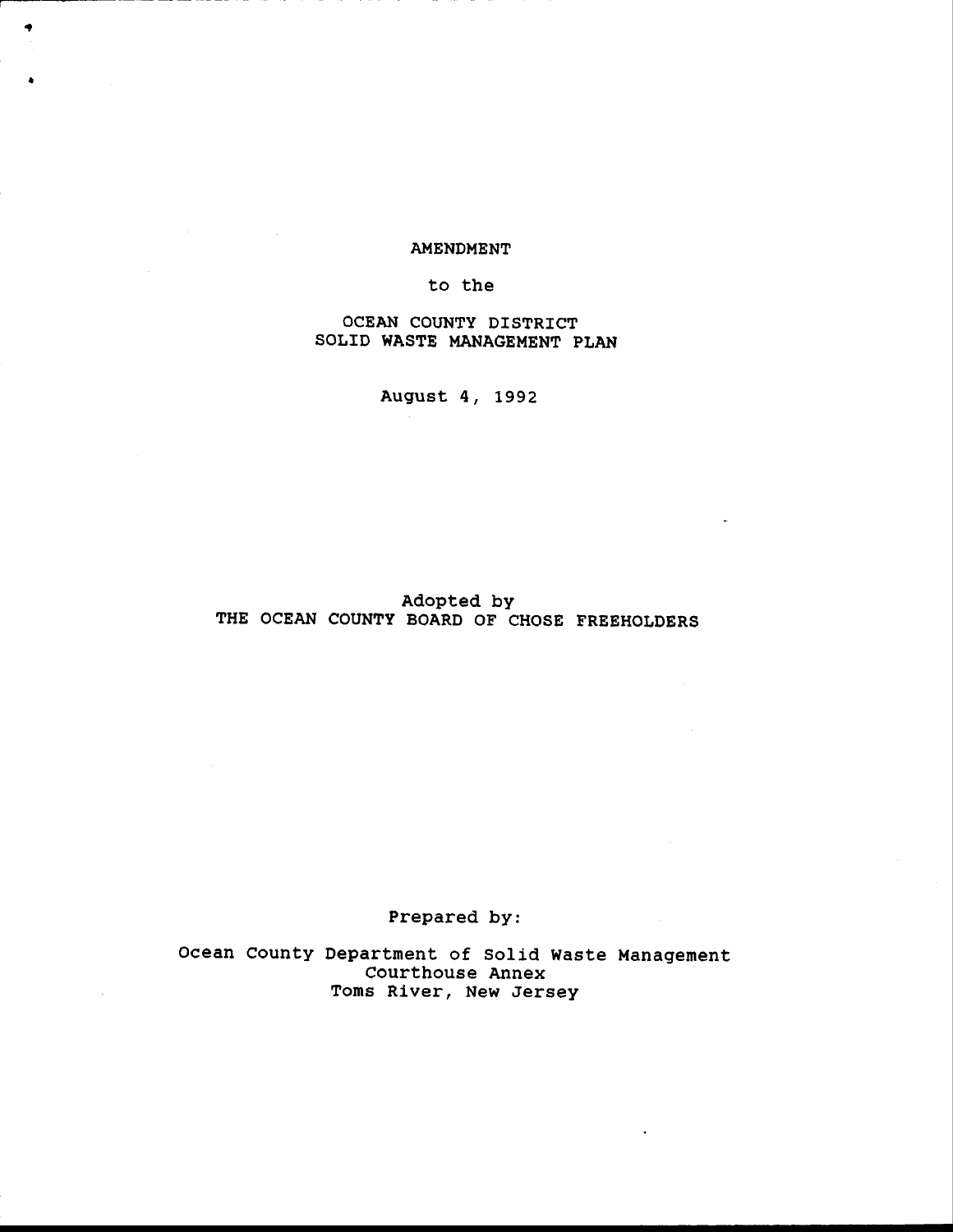#### I. INTRODUCTION

This document is a proposed Amendment to the Ocean County District Solid Waste Management Plan. The Solid Waste Management Act (N.J.S.A. 13:1E-1 et seq.) requires that each county adopt such a plan and that it be amended as required by the passage of time and by changing circumstances. The original Plan was adopted by the Board of Chosen Freeholders on July 18, 1979.

Since that time there have been remarkable changes in the ways that the community manages its solid waste in Ocean County and elsewhere. These changes were occasioned by increased sensitivity to the environment, technology improvements and an awareness of rising costs.

To accommodate, encourage and, in some cases, to **create** these changes the Board from time to time has amended its Solid Waste Management Plan.

The amendment that is presented on the following pages is intended to accomplish further improvements as well as to respond to questions raised by the Commissioner of Environmental Protection and Energy in his July 26, 1991 Certification of the Board's most recent amendment,

It is the purpose of this proposed amendment to do the following:

o To present a current list of all solid waste handling, transfer, recovery, treatnent and disposal facilities and recycling centers, now included in the County plan.

 $I-1$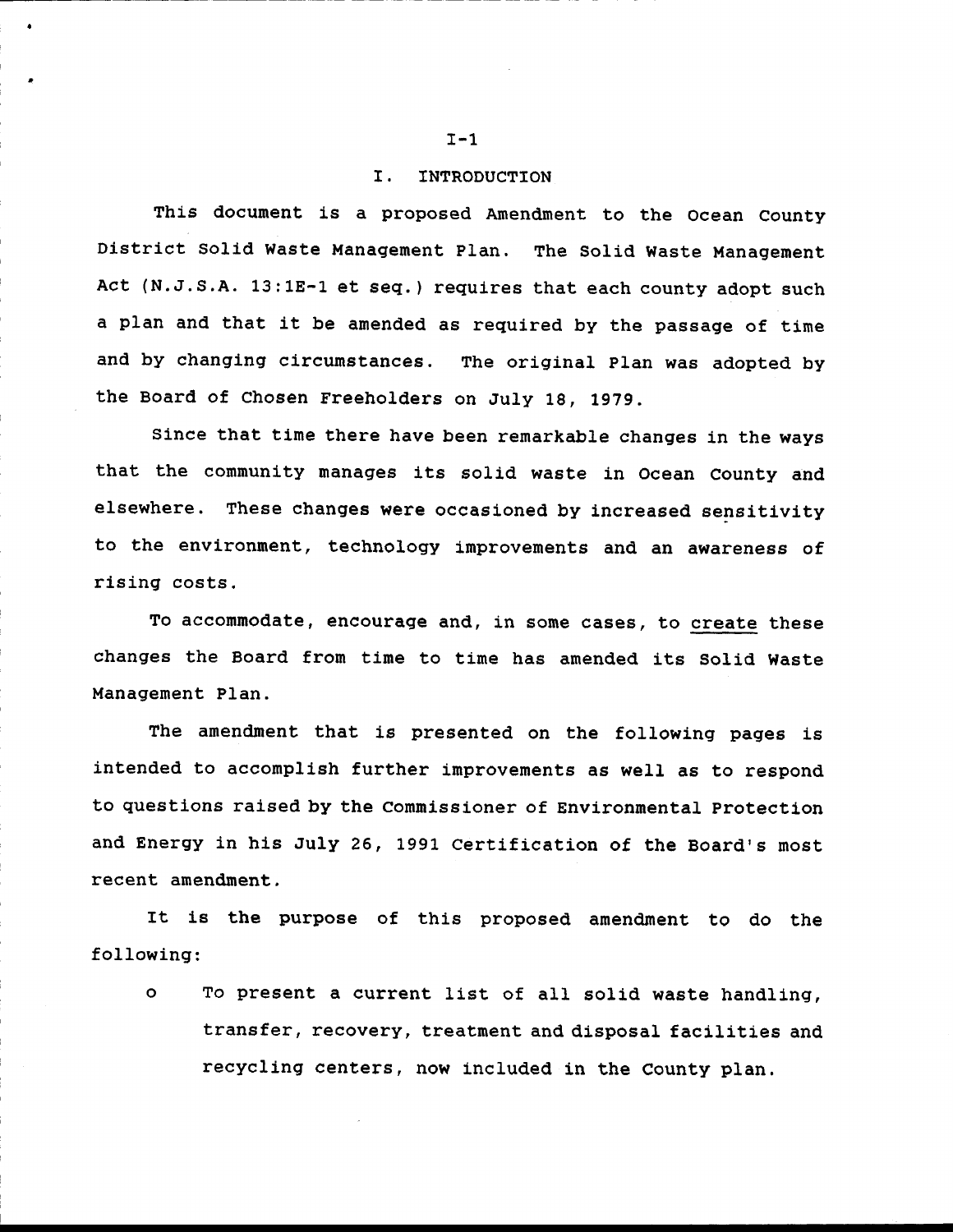- To adopt, in accordance wlth N.J.s,A. 13:18-150, a plan  $\circ$ for the proposed uses of Ocean County's share of the Resource Recovery Investment Tax Fund.
- To make a cogent presentatlon of statistics that describe  $\circ$ the effectiveness of the solid waste recycling program of Ocean County and its municipalities.
- To establish a procedure for expedited inclusion in the  $\mathbf{o}$ Plan of yard waste composting facilities and recycling centers.
- o To set forth a description and a schedule of the evaluations that the County is making of prospective source reduction programs and intercounty arrangements to improve its conformity with the Policy Guidelines arising from the work of the State Emergency Solid Waste Assessment Task Force.
- To extend the date for submission to the County by the Township of Ocean of information concerning the feasibility of a compost facility in that municipality. o

 $I-2$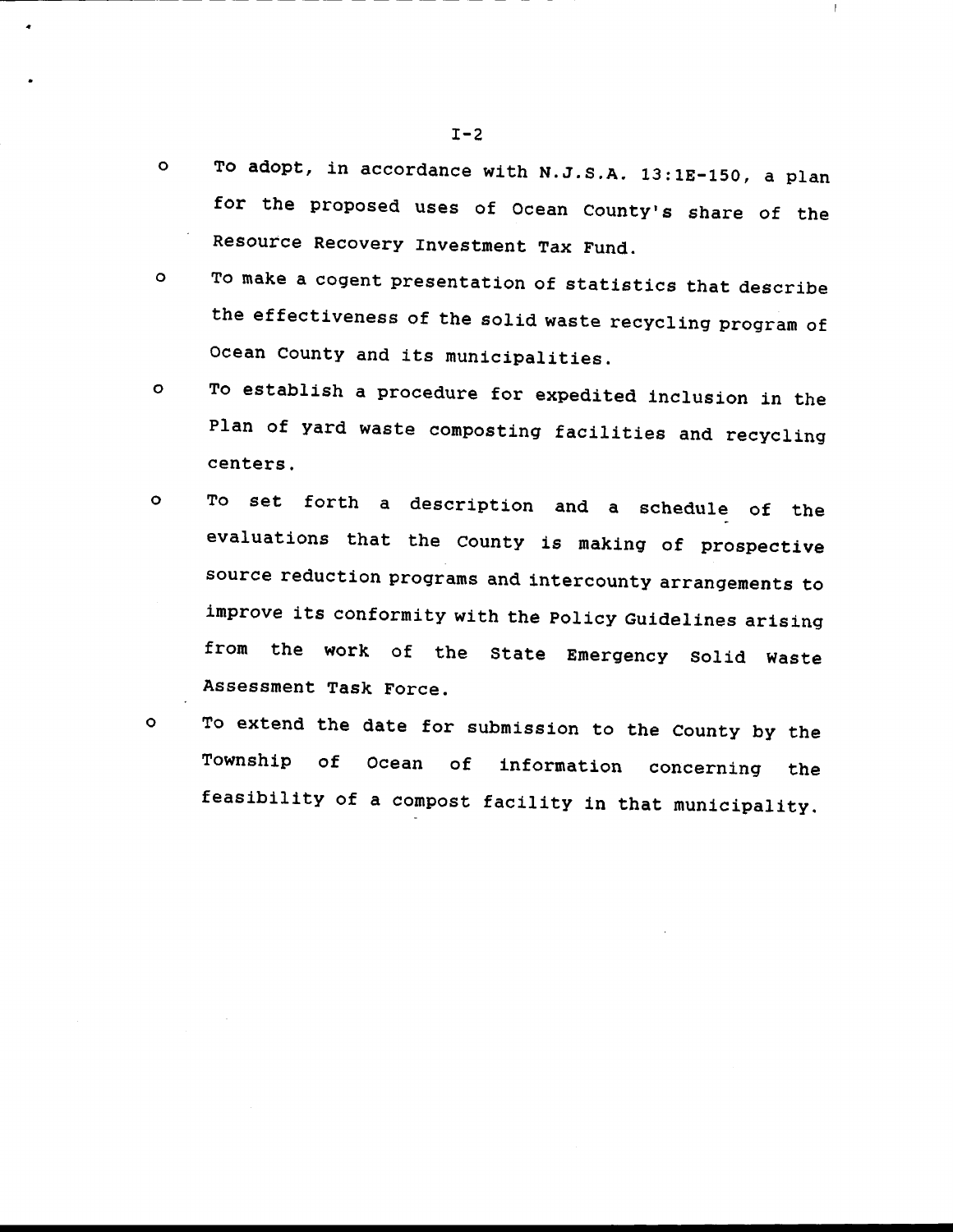#### II. PLAN-APPROVED FACILITIES

The Original Solid Waste Management Act (N.J.S.A. 13:1E-21) requires that the County Plan contain "An inventory and appraisal...of all solid waste facilities within the solid waste management district...". A listing of all such facilities then in use was presented in the county's original plan adopted July 1g, 1979. Subsequently, from time to time, Plan Amendments adopted by the Board incorporated new solid waste facilities to meet the County's changing needs. Under the statute, such facilities must be identified in the Plan in order to be eligible to receive the requlred pernit from the State Department of Envlronnental Protection and Energy. Also, over the years solid waste facilities have closed or otherwise been discontinued for environmental, economic or other reasons.

The County's current inventory of solid waste management facilities, presented on the following table, is hereby incorporated in the County plan.

In response to the recommendation of the Solid Waste Advisory Council, made by its resolution of February 24, 1992, the Bil-Jim Construction Company Recycling and Material Reclamation Center, Jackson Townshlp, ls excluded from the list of plan Approved Facilltles.

#### $II-1$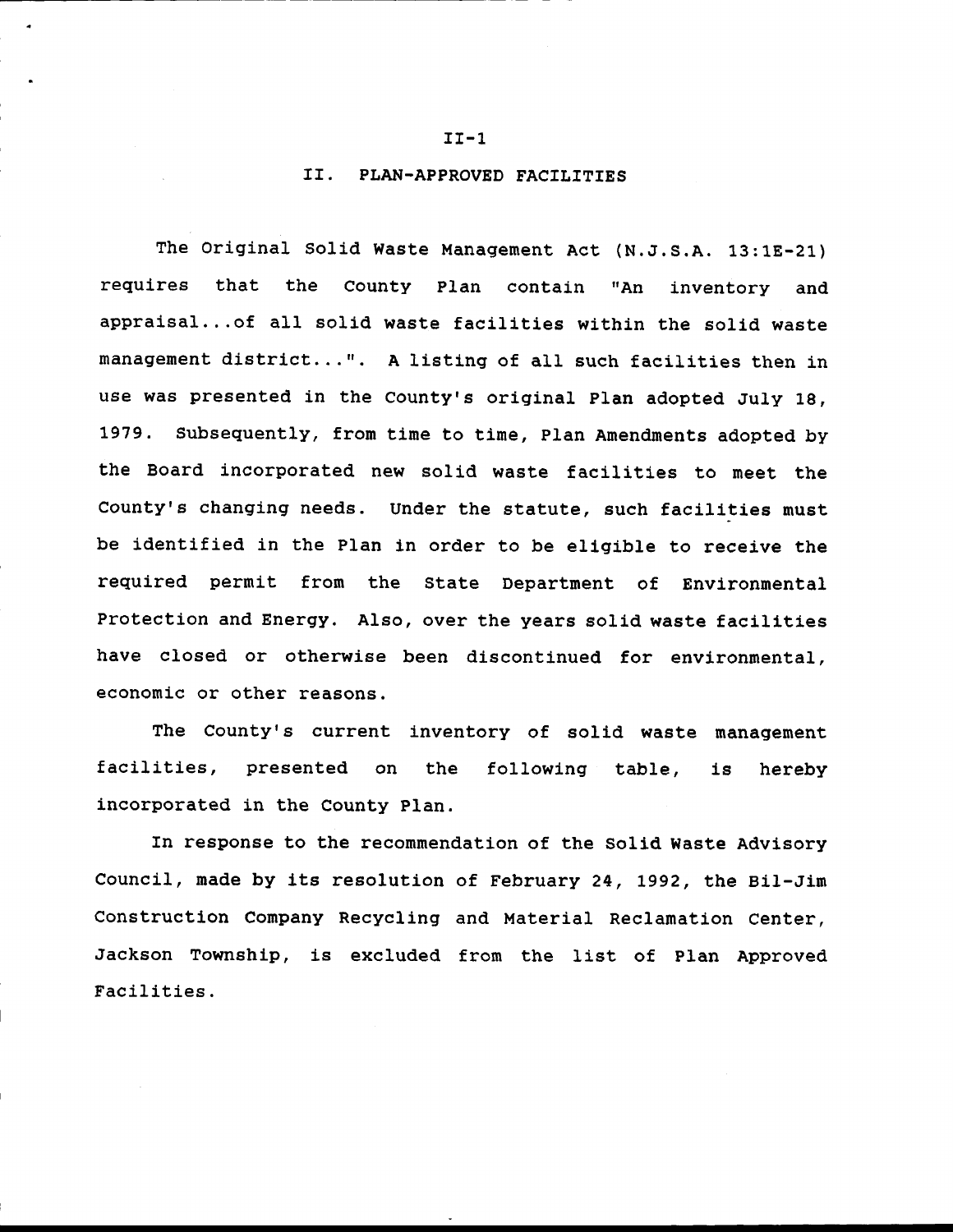Based on comments at the public hearing of July 13, 1992 for the proposed Plan Amendment and written comments received during the public comment period, revisions are hereby made to the listing of approved solid waste facilities in the County's District Plan. The revisions are as follows: minor corrections to some facility mailing addresses; the inclusion of three municipal leaf compost facilities (Brick, Jackson and Lacey Townships), which were inadvertently omitted; a clarification on the materials accepted by the Rosetto Recycling Center and the Ocean County Utilities Authority; the exclusion of five hospitals (Community Memorial, Ocean County Veterinary, Paul Kimball, Point Pleasant and Stafford Veterinary Hospital) from the District Plan since their usage of on-site incinerators has terminated.

II-2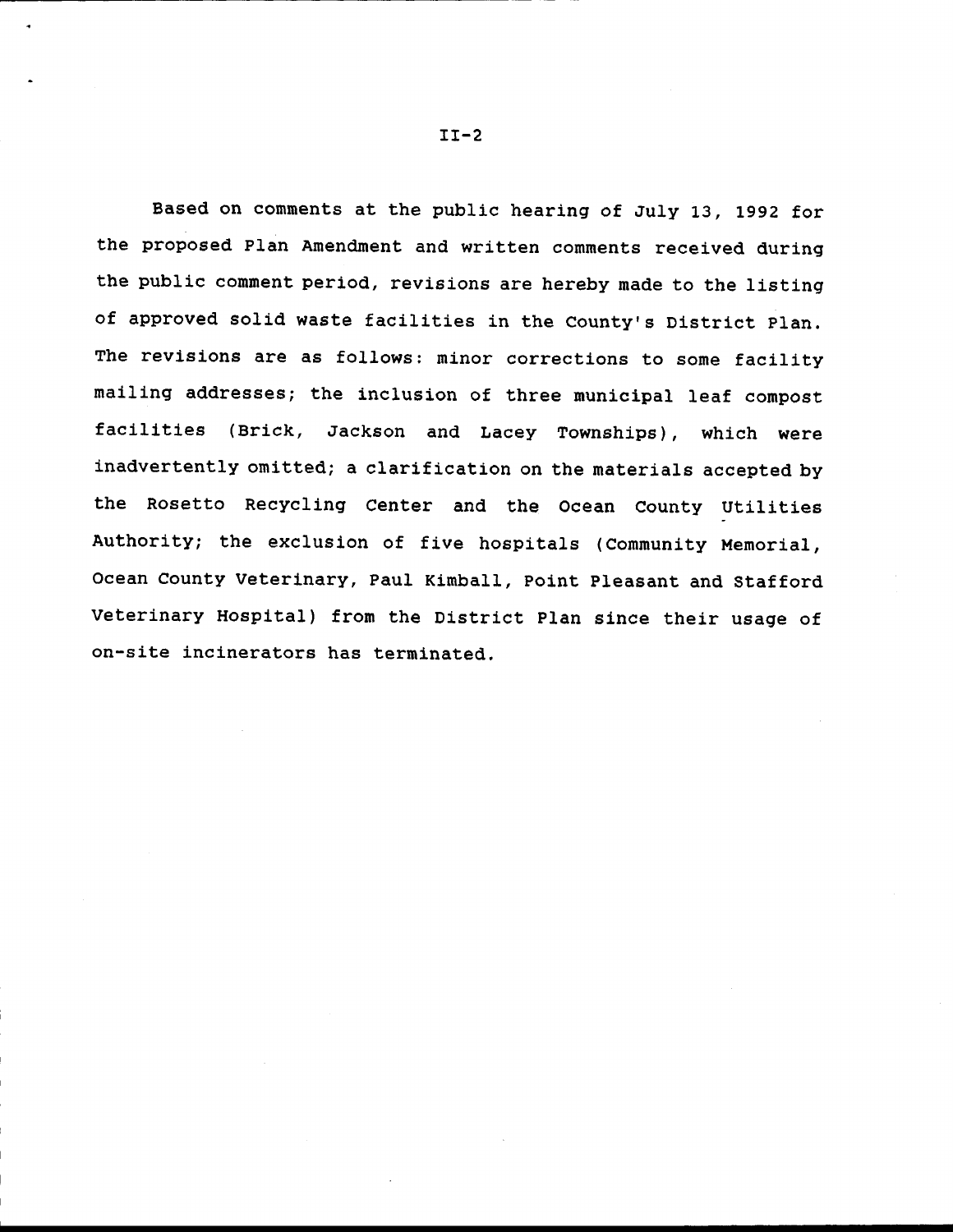|                                                       |                                                                                                        |                                                                                       | <b>OCEAN COUNTY DISTRICT SOLID WASTE MANAGEMENT PLAN - APPROVED FACILITIES AS OF JULY, 1992</b>                              |                             |                                                                         |
|-------------------------------------------------------|--------------------------------------------------------------------------------------------------------|---------------------------------------------------------------------------------------|------------------------------------------------------------------------------------------------------------------------------|-----------------------------|-------------------------------------------------------------------------|
| FACILITY NAME                                         | MAILING ADDRESS/<br>CONTACT-PHONE                                                                      | MATERIALS ACCEPTED                                                                    | STREET LOCATION/TWP.<br>BLOCK-LOT                                                                                            | <b>CURRENT STATUS</b>       | <b>COMMENTS</b>                                                         |
| ANDREW NEMETH FARM                                    | Cream Ridge, NJ 08514<br>Andrew Nometh<br>phone # not available<br>P.O. BOX 55                         | mulching facility<br>farm leaf                                                        | [그리아유유장으를 한편 모유유전문화구조 프라일스 프라우드 프라오스 프라오스 프라오스 프라오스 프라오스 프로그램 프라오스 프로그램<br>Millatremm Rd., Plumated Tup.<br>Block 58, Lot 13 | Inactive                    |                                                                         |
| ASSOCIATED HUMANE<br>SOCIETIES, INC.<br>(POPCORN ZOO) | Humane Way (off Lacey Rd.)<br>Forked River, NJ 08731<br>(609) 693-1900<br>Lee Bernstein<br>P.O. Box 43 | medical<br>on-site for animal<br>small incinerator<br>carcasses and<br><b>Maste</b>   | Lacey Twp.<br>Block 2811, Lot 2<br><b>U.</b> Lacey Rd.                                                                       | Operating                   |                                                                         |
| COMPOST FACILITY<br>BEACHHOOD LEAF                    | 315 Atlantic City Blvd.<br>Beachwood, NJ 08722<br>John Weigand, Jr.<br>(908) 349-2522                  | compost facility for<br>vegetative waste (leaves<br>and light brush)                  | Block H49, Lots 1-60; Block H64,<br>Lots 1-30; Block H63, Lots 1-30<br>Hickory St. & Longboat Ave.<br>Boro of Beachwood      | Operating                   |                                                                         |
| COMPOST FACILITY<br>BERKELEY LEAF                     | Bayville, NJ 08721<br>9199-695 (806)<br>Sanford Alter<br>P.O. Box B                                    | compost facility for<br>vegetative waste (leaves<br>and light brush)                  | Pinewald-Kesuick Rd.<br>Berkeley Twp.<br>Block 25, Lot 2                                                                     | Operating                   | Operating under a 20,000<br>cubic yard exemption                        |
| COMPOST FACILITY<br><b>BRICK LEAF</b>                 | 401 Chambers Bridge Rd.<br>Brick, NJ 08723<br>(908-17+ (900)<br>Jack Nyden                             | compost facility for<br>vegetative waste (leaves<br>and light brush)                  | Ridge Rd.<br>Brick Twp.<br>Block 1422, Lots 4,20,21 and 25                                                                   | Operating                   |                                                                         |
| COMPOST FACILITY<br>DOVER LEAF                        | Toms River, NJ 08753<br>33 Heshington St.<br>(908)-114 (809)<br>Jie Shannon                            | compost facility for<br>Vegetative waste (leaves<br>and light brush)                  | Dover Tipp.<br>Block 231, Lots 7 and 10<br>Church Rd. & Bay Ave.                                                             | Operating                   |                                                                         |
| COMPOST FACILITY #2<br>DOVER LEAF                     | Toms River, NJ 08753<br>33 Washington St.<br>(908) 341-1000<br>Jie Stario                              | compost facility for<br>vegetative waste (leaves<br>and light brush)                  | Unitesville Rd., Dover Tup.<br>Block 559, Lot 5                                                                              | Operating                   | Operating under a 20,000<br>cubic yard exemption.<br>Not open to public |
| EARLE ENVIRONMENTAL CORP.                             | Farmingdale, NJ 07727<br>Walter Earle, Jr.<br>(908) 657-8551<br>P.O. Box 757                           | private recycling facility<br>for IDN27 non-hazardous<br>petroleum contaminated<br>ii | Rt. 547, Jackson Tup.<br>Block 13.01, Lot 1                                                                                  | Operating                   |                                                                         |
| COMPOST FACILITY<br>JACKSON LEAF                      | Jackson, NJ 08527<br>John Smatusik, Jr.<br>(908) 928–0995<br>R.D. 4, BOX 1000                          | compost facility for<br>vegetative waste (leaves<br>and light brush)                  | Kierych Dr. (Hulse Rd.), Jackson Tup.<br>Block 80, Lot 8.02                                                                  | Operating                   |                                                                         |
| JOHN KUMMINGS STUMP<br>REDUCTION CTR.                 | West Creek, NJ 08092<br>John Kummings<br>(609-395 (906)<br>55 Cox Avenue                               | private recycling<br>processes stumps<br>facility that                                | old Country Rd., Engleswood Tup.<br>Block 34, Lot 1                                                                          | Proposed, not in operation. | Meeds recycling center<br>approval from NJDEPE                          |

 $\bullet$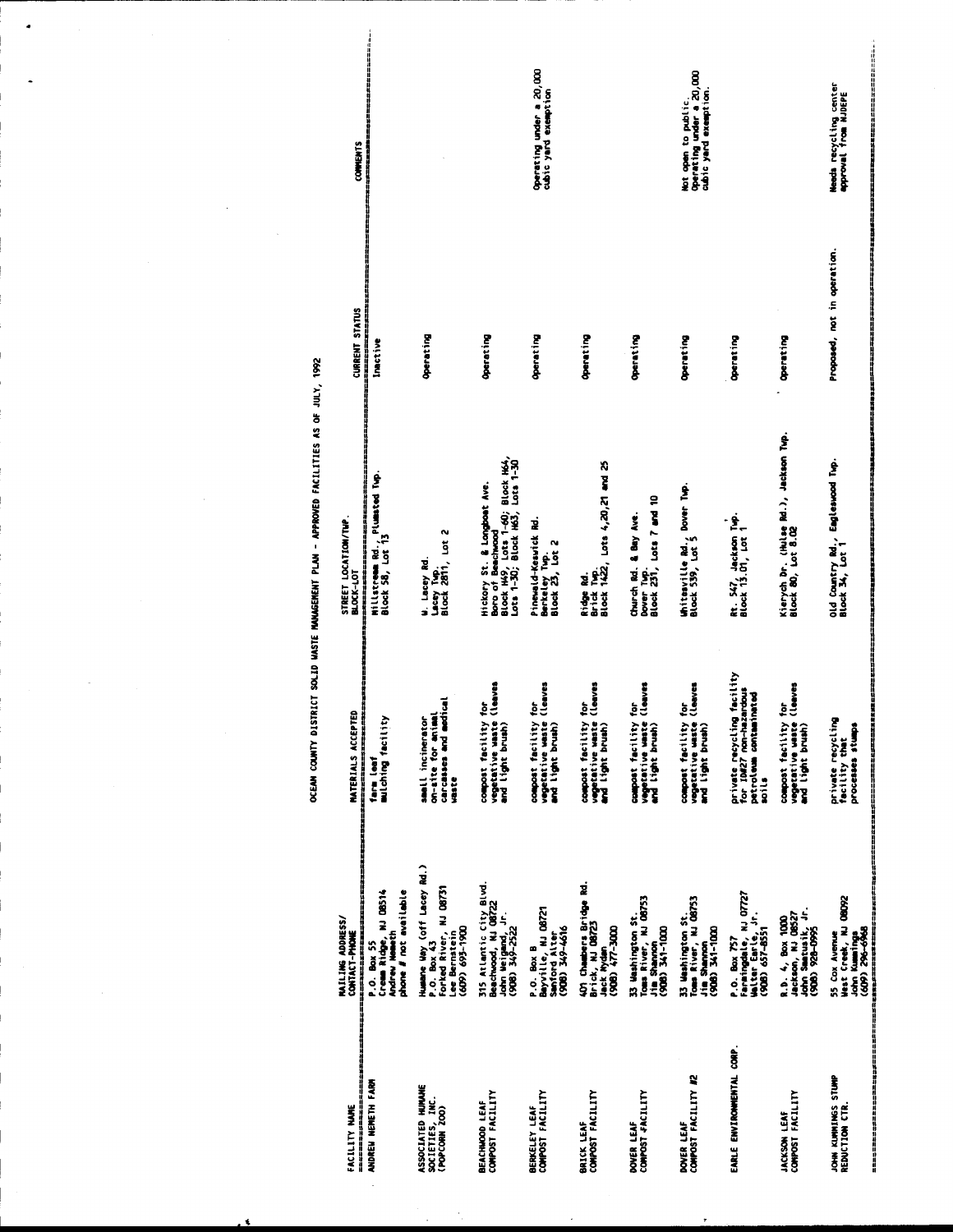OCEAN COUNTY DISTRICT SOLID MASTE MANAGEMENT PLAN - APPROVED FACILITIES AS OF JULY, 1992

 $\ddot{\phantom{0}}$ 

| 부분들 그들으로 고도를 보내고 있다.<br>FACILITY NAME                           | ●<br>1999年1月11日には、1999年1月1日には、1999年1月1日には、1999年1月1日には、1999年1月1日には、1999年1月1日には、1999年1月1日には、1999年1月1日には、1999年1月1日には、1<br>MAILING ADDRESS/<br>CONTACT-PHONE | MATERIALS ACCEPTED                                                                        | STREET LOCATION/TUP.<br>BLOCK-LOT                                                                                                                                                   | <b>CURRENT STATUS</b>                                                                    | <b>COMMENTS</b>                         |
|-----------------------------------------------------------------|----------------------------------------------------------------------------------------------------------------------------------------------------------|-------------------------------------------------------------------------------------------|-------------------------------------------------------------------------------------------------------------------------------------------------------------------------------------|------------------------------------------------------------------------------------------|-----------------------------------------|
| COMPOST FACILITY<br>LACEY LEAF                                  | Forked River, NJ 08731<br>B20 Municipal Lane<br>Nary Egolf<br>(609) 693-1100                                                                             | for<br>$\frac{1}{2}$<br>compost facility<br>vegetative waste<br>and light brush           | 有机网络制造材料制料材料的材料材料材料材料材料材料材料材料材料<br>Municipal Lane, Lacey Tup.<br>Block 1837, Lot 5                                                                                                  | 2020年12月11日,1月11日,1月11日,1月11日,1月11日,1月11日,1月11日,1月11日,1月11日,1月11日,1月11日,1月1<br>Operating | Open to Lacey Tup.<br>residents only    |
| COMPOST FACILITY<br>MANCHESTER LEAF                             | Lakehurst, NJ 08733<br>Helter Richardson<br>Colonial Drive<br>$(908)$ $657 - 8121$                                                                       | (leaves<br>ś<br>compost facility<br>vegetative unste<br>and Light brush)                  | Rt. 70, Manchester Twp.<br>Block 116, Lot 13                                                                                                                                        | Operating                                                                                |                                         |
| GRAVEL STUMP DUMP)<br>(TUCKERTON SAND &<br>MATHIS LANDFILL      | Tuckerton, NJ 08087<br>Box 1080, Rt. 539<br>Clarence Mathis<br>(609) 296-3728                                                                            | disposal of trees, branches,<br>private landfill for<br>brush and stumps.                 | Little Egg Harbor Twp.<br>Block 284, Lot 4, Block 286, Lot 2<br>Otis Bog Rd. & Center St.,                                                                                          | Operating                                                                                |                                         |
| LANDFILL, INC.<br>OCEAN COUNTY                                  | P.O. Box Drawer #4<br>Belford, NJ 07718<br>(908) 341-6982<br>Charles Hesse                                                                               | that accepts type 10, 13, 23,<br>private Landfill<br>25,27 waste                          |                                                                                                                                                                                     | Operating                                                                                |                                         |
| MATERIALS RECOVERY FACILITY<br>OCEAN COUNTY LANDFILL, INC.      | P.O. Box Drawer #4<br>Belford, NJ 07718<br>3069-175 (906)<br>Charles Hesse                                                                               | proposed private facility<br>that will process type 10<br>waste and recyclable<br>mterial | Rt. 70, Manchester Twp.<br>Block 2, Lots 31,32, and 33                                                                                                                              | Proposed, not in operation.                                                              | Requires solid waste<br>facility permit |
| SOLID MASTE COMPOST OPERATION<br>OCEAN COUNTY LANDFILL, INC.    | P.O. Box Drawer #4<br>Beltord, NJ 07718<br>(908) 341-6982<br>Charles Hesse                                                                               | proposed private facility<br>that will process type 10<br>unste for compost               | Rt. 70, Manchester Tup.<br>Block 2, Lots 31 and 32                                                                                                                                  | Proposed, not in operation.                                                              | Requires solid waste<br>facility permit |
| OCEAN COUNTY LANDFILL, INC./<br>RUTGERS PILOT COMPOST OPERATION | P.O. Box Drawer #4<br>Belford, NJ 07718<br>(908) 341-6982<br>Charles Hesse                                                                               | that will process type 10<br>proposed field facility<br>waste for compost                 | Rt. 70, Nanchester Tup.                                                                                                                                                             | Operating                                                                                | Temporary permit                        |
| OCEAN COUNTY LEAF<br>COMPOST FACILITY                           | 601 New Hampshire Avenue<br>Lakewood, NJ 08701<br>(908) 367-0802<br>hoening solu                                                                         | (leaves<br>ě<br>compost facility<br>vegetative usste<br>and Light brush)                  | talla han han ang manggalang manggalang manggalang manggalang manggalang manggalang manggalang manggalang mang<br>601 New Humpshire Ave.<br>Block 1160.06, Lot 241<br>Lakewood Tup. | Operating                                                                                |                                         |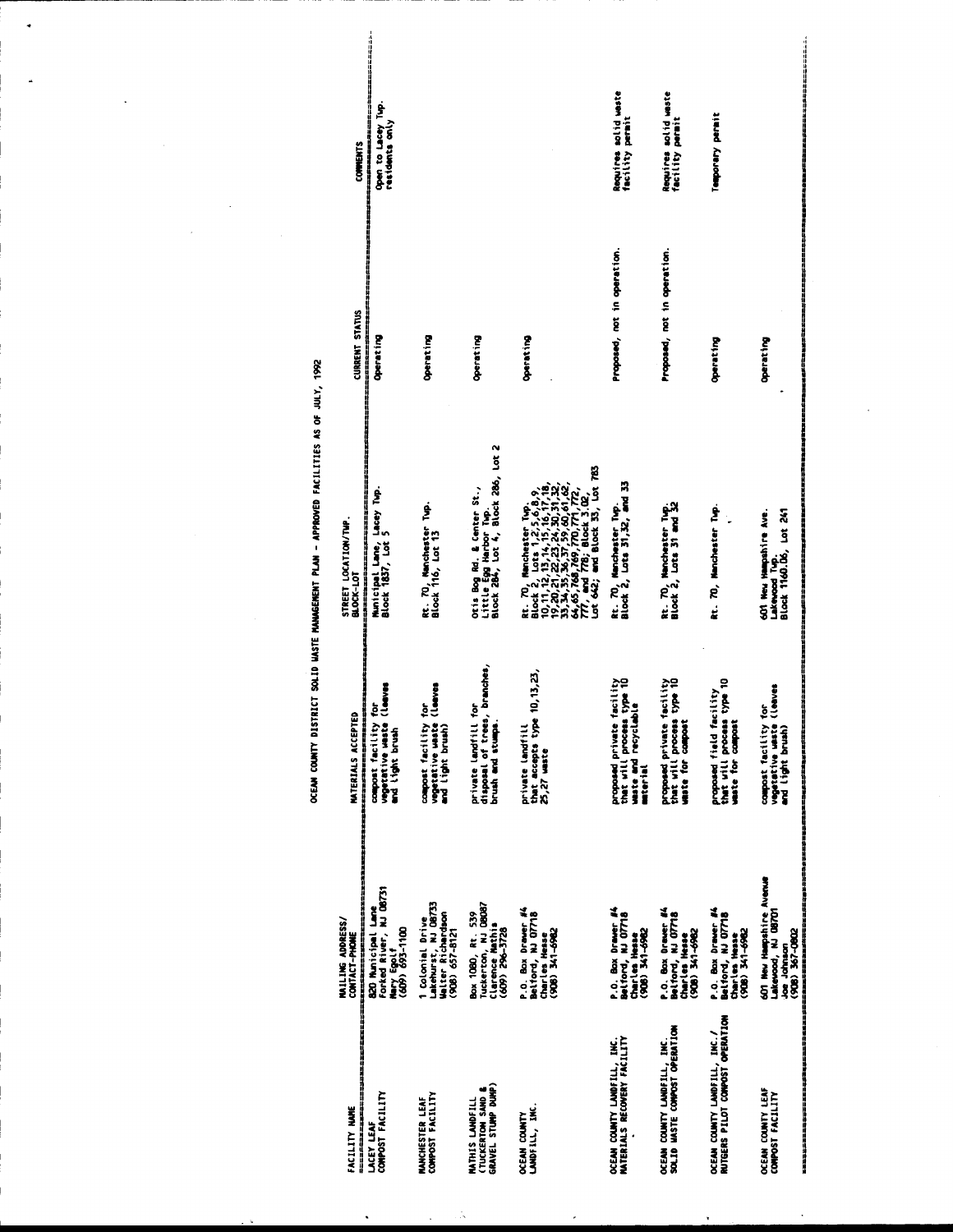| 20世纪日本国家的第三人称单数<br>FACILITY NAME                   | MAILING ADDRESS/<br>CONTACT-PHONE<br>(本来書本書本學学生書本書                                                                                                                                                                       | MATERIALS ACCEPTED                                                                                                                                                                                                                                                                                                             | STREET LOCATION/TWP.<br><b>BLOCK-LOT</b>                                                       | <b>CURRENT STATUS</b>                           | <b>COMMENTS</b>                                                                            |
|----------------------------------------------------|--------------------------------------------------------------------------------------------------------------------------------------------------------------------------------------------------------------------------|--------------------------------------------------------------------------------------------------------------------------------------------------------------------------------------------------------------------------------------------------------------------------------------------------------------------------------|------------------------------------------------------------------------------------------------|-------------------------------------------------|--------------------------------------------------------------------------------------------|
| REGIONAL RECYCLING CENTER<br>OCEAN COUNTY NORTHERN | 601 New Hampshire Ave.<br>Lakewood, NJ 08701<br>(908) 367-0802<br><b>Joe Humel</b>                                                                                                                                       | County recycling facility that<br>医皮肤发生发生性皮肤发生<br>mixed paper, office paper,<br>plastic beverage containers,<br>other plastic, and pvc<br>containers (5/92)<br>tin cans, glass containers,<br>processes aluminum cans,<br>neuspapers, commercial/<br>residential cardboard,<br>1000年1000年度1000年度                               | Block 1160.06, Lot 241<br>2012年12月12日 12月12日 12月12日<br>601 New Hampshire Ave.<br>Lakewood Tup. | Operating                                       |                                                                                            |
| OCEAN COUNTY RECYCLING<br>CENTER, INC.             | Toms River, NJ 08755<br>1497 Lakewood Rd<br>Harvey Onore<br>(908) 244-1716                                                                                                                                               | facility that processes<br>concrete, asphalt, masonry<br>products, cement blocks,<br>bricks, tree stumps<br>private recycling                                                                                                                                                                                                  | bover Tup.<br>Block 410, Lot 26<br>a<br>E                                                      | Operating                                       | NJDEPE approval for only<br>concrete and asphalt                                           |
| REGIONAL RECYCLING CENTER<br>OCEAN COUNTY SOUTHERN | Recovery & Hay Rd.<br>Manahawkin, NJ 08050<br>(609) 978-0913<br>Joe Carter                                                                                                                                               | commercial/residential cardboard,<br>other plastic, and pvc<br>containers (5/92) for processing<br>that collects<br>, neuspapers,<br>mixed paper, office paper,<br>plastic beverage containers,<br>transfer<br>tin cans,<br>at Northern facility<br>County recycling<br>station facility<br>glass containers<br>atuainua cans, | Recovery & Hay Rd.<br>Block 25, Lot 59<br>Stafford Tup.                                        | Operating                                       |                                                                                            |
| UTILITIES AUTHORITY<br><b>OCEAN COUNTY</b>         | 501 Hickory Lane<br>Bayville, NJ 08721<br>Robert Holland<br>0057-692 (906)<br><b>William Fine</b>                                                                                                                        | on-site for grease<br>and sludge oil<br>suall incinerator                                                                                                                                                                                                                                                                      | 501 Hickory Lane<br>Berkeley Tup.<br>Block 620, Lot 1                                          | Operating                                       |                                                                                            |
| OCEAN GATE<br>TRANSFER STATION                     | Ocean Gate Boro Municipal<br>Office Bldg.,<br>Nargaret Boice<br>(908) 269-3171                                                                                                                                           | that<br>š<br>transfer station<br>accepts type 10                                                                                                                                                                                                                                                                               | E. Averne & Utildwood Aves.,<br>Boro of Ocean Gate<br>Block 36.01, Lot 1                       | Operating                                       |                                                                                            |
| <b>RALPH CLAYTON</b><br>& SONS                     | 515 Lakewood-New Egypt Rd.<br>Lakewood, NJ 08701<br>John Barr<br>(908) 363-1995                                                                                                                                          | facility that processes<br>concrete, asphalt, brick<br>and block<br>private recycling                                                                                                                                                                                                                                          | 515 Lakewood-New Egypt Rd.<br>Lakewood Twp.<br>Block 11.5, Lot 70                              | Operating                                       | Needs recycling center<br><b>Aproval from NJDEPE</b>                                       |
| ROBERT GOFF FARM                                   | Magnolia Avenue<br>RD #1, P.O. Box 110<br>New Egypt, NJ 08533<br>Robert Goff<br>(dO9) 758-7370                                                                                                                           | farm Leaf mulching<br>facility                                                                                                                                                                                                                                                                                                 | Magnolia Ave., Plumated Tup.<br>Block 10, Lot 61 Q                                             | Operating                                       |                                                                                            |
| <b>ROSETTO MATERIAL</b><br>RECOVERY FACILITY       | <sup>,</sup><br>그는 그는 그만 그만 그만 있는 것은 그만 있는 것은 그만 있는 것은 그만 있는 것은 그만 있는 것은 그만 있는 것은 그만 있다. 그만 있는 것은 그만 같이 있는 것은 그만 있는 것은 그만 있는 것은 그만 있다.<br>Toms River, NJ 08754-2021<br>Bruce Rosetto<br>(908) 341-3333<br><b>CN-2021</b> | that will process type 10,<br>13, 27 waste, and<br>facility<br>recyclable materials<br>proposed private                                                                                                                                                                                                                        | Dover Typ.<br>Block 411, Lot 1.2<br>Rt. 37 W.                                                  | 医美国生物学学家学习学习学习学习<br>Proposed, not in operation. | accordance w/ Rosetto & Count<br>1) Requires solid waste permit<br>2) Operation must be in |

 $\mathcal{L}^{\text{max}}_{\text{max}}$ 

 $\label{eq:2.1} \frac{1}{\sqrt{2}}\int_{\mathbb{R}^3} \frac{1}{\sqrt{2}}\left(\frac{1}{\sqrt{2}}\right)^2\left(\frac{1}{\sqrt{2}}\right)^2\left(\frac{1}{\sqrt{2}}\right)^2\left(\frac{1}{\sqrt{2}}\right)^2\left(\frac{1}{\sqrt{2}}\right)^2.$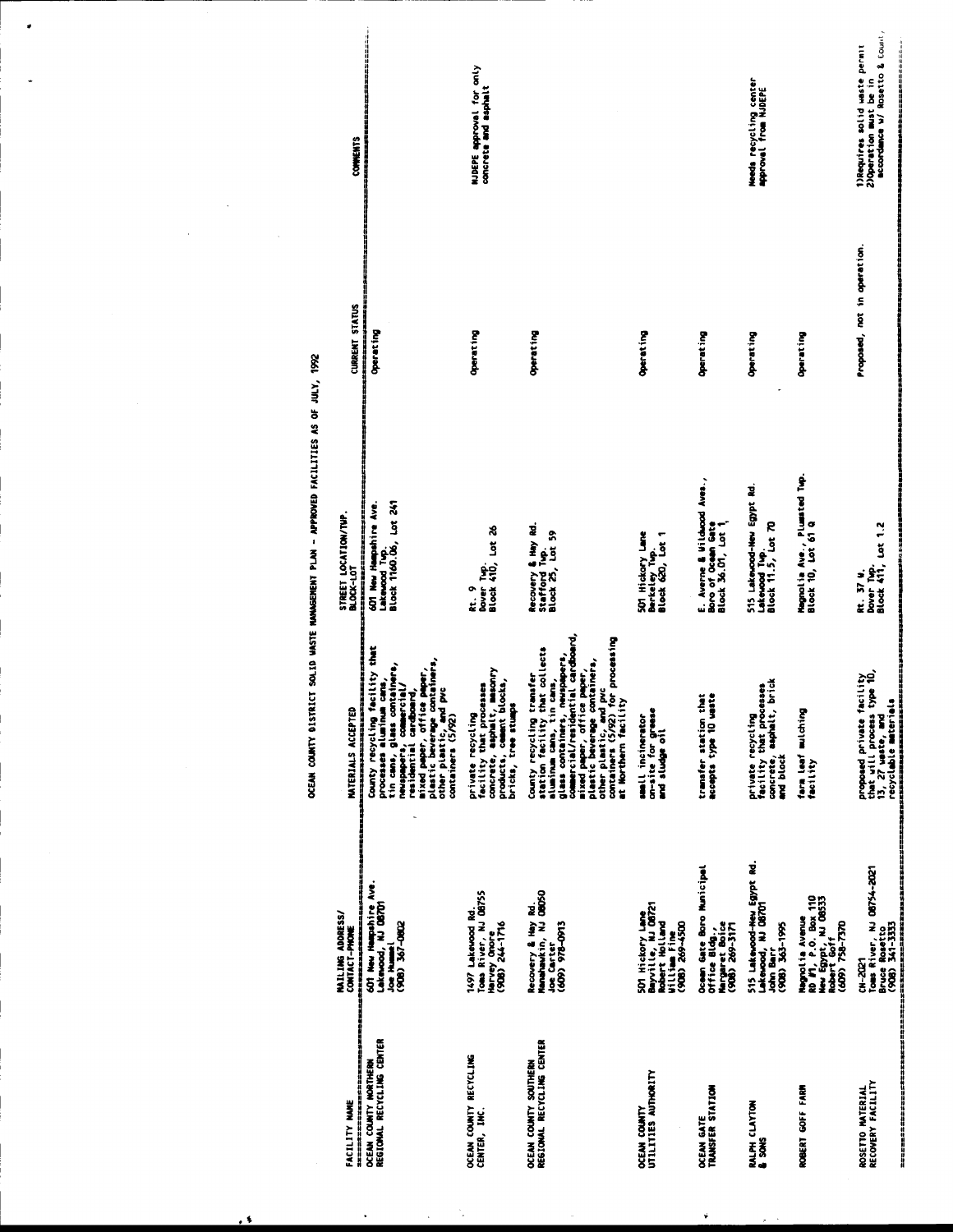**HJDEPE Approval for only**<br>tree stumps, tree parts<br>and asphalt **COMMENTS** Proposed, not in operation. **CURRENT STATUS** Operating Operating Operating Operating Operating Operating Gunning River Rd.<br>Bennegat Twp.<br>Block 114, Lot 13;Block 174, Lots<br>13,37,47 and 47.01 Hay Rd., Stafford Tup.<br>Block 25, Lots 13,14, and 15 1301 Rt. 37 M.<br>1301 Rt. 37 M.<br>Dower Twp.<br>Block 506-7, Lots 1 thru 7 Whiting-Hornerstown Rd.<br>Plumsted Tup.<br>Block 79, Lot 28 Tom River H.S. North<br>Old Freehold Rd.<br>Dover Tup.<br>Block 410-c, Lot 30 769 Rt. 37 W.<br>Dover Tup.<br>Block 00507, Lot 00031 STREET LOCATION/TWP.<br>BLOCK-LOT Mizzen & R.R. Ave.<br>Berkeley Tup.<br>Block 824, Lot 1 small incinerator<br>cn-site for confidential<br>student files and non-toxic<br>school nurse waste private recycling<br>facility that processes<br>wood (2x4's,plywood) and<br>asphalt ahingles private recycling<br>facility that processes<br>stumps, trees, concrete<br>and asphalt private recycling<br>facility that processes<br>stumps, tree trunks and<br>limbs for wood chips compost facility for<br>vegetative waste (leaves<br>and light brush) private Landfill<br>for vegetative waste,<br>and stumps small incinerator<br>on-site for animal<br>carcasses **MATERIALS ACCEPTED** rome.com<br>T**ous River, NJ 08754-2021**<br>Bob Dixon<br>(908) 341-3333 Tom River H.S. North<br>Old Freehold Rd.<br>Tom River, NJ 08753<br>Robin S41-9200 Mizzen & R.R. Avenue<br>Box 352<br>Beachwood, NJ 08722<br>Jim Loe dry<br>Jim Loe dry<br>Jim Loe dry D491 775 East Bay Avenue<br>Manahawkin, NJ 08050 691 E. Bay Ave.,<br>Barnagat, NJ 08005,<br>Francis Tanner, Jr.<br>(609) 698–2188 P.O. Box 31<br>Berlin, NJ 08009<br>Ed Stella, Jr.<br>(609) 768-1510 **MAILING ADDRESS/<br>CONTACT-PHONE**<br>Premier Control Ron Cop<br>(609) 978-0239  $C M - 2027$ TOMS RIVER REGIONAL<br>SCHOOL DISTRICT TOMS RIVER<br>VETERINARY HOSPITAL SOUTH BRUNSWICK<br>ASPHALT

OCEAN COUNTY DISTRICT SOLID WASTE NANAGEMENT PLAN - APPROVED FACILITIES AS OF JULY, 1992

SOUTH JERSEY<br>RECYCLING CENTER

STAFFORD LEAF<br>COMPOST FACILITY

TANNER LANDFILL<br>(STUMP DUMP)

769 Rt. 37 West<br>Tom River, NJ 08753<br>Louise Reynolds<br>(908) 349-4599

**ERECTES**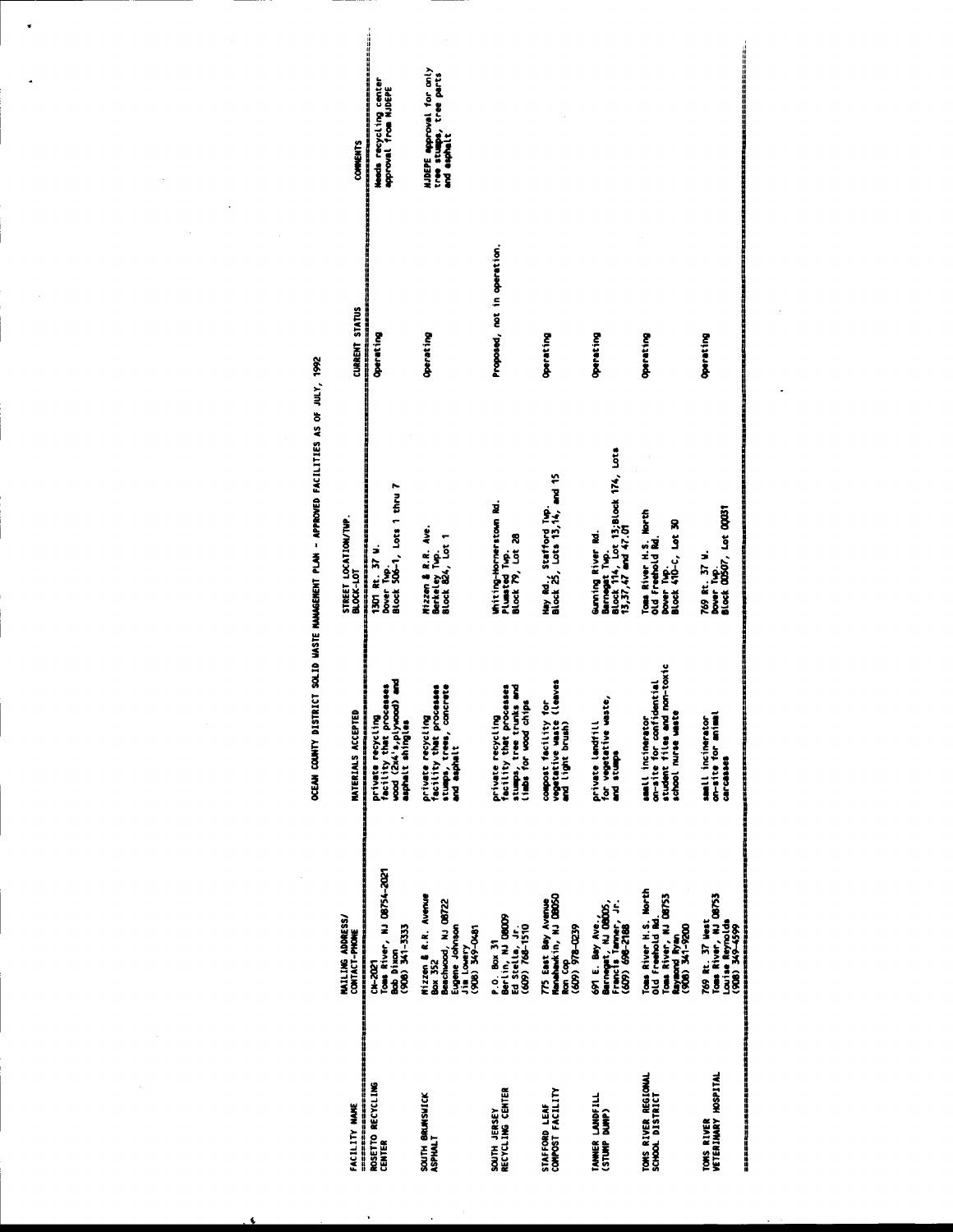#### III. RESOURCE RECOVERY INVESTMENT TAX FUND

N.J.S.A. 13:1E-138 (L.1985 c. 38 effective May 1, 1985) imposed a resource recovery investment tax upon the owner or operator of every sanitary landfill facility. The tax was set at \$1 per ton rising to \$4 in the third year. The revenue created the Resource Recovery Investment Tax Fund payable to counties to subsidize the costs of all forms of solid waste resource recovery processes. N.J.s.A. 13:18-150 requlred that each county, as a part of its District Solid Waste Management Plan, prepare a plan to define its proposed uses of the Investment Tax Fund.

#### Funds avallable

Ocean County's share of the proceeds of the RRIT for each of the six years that the statute has thus far operated is shown in the following Table I:

#### Table I

#### Ocean County Share of State Resource Recovery Investment Tax fund

| Fiscal Year<br>(ending June 30)      | Tax Amount                                                          |
|--------------------------------------|---------------------------------------------------------------------|
| 1986<br>1987<br>1988<br>1989<br>1990 | 835,866<br>\$1,378,753<br>\$1,962,904<br>\$2,134,450<br>\$2,033,706 |
| 1991                                 | \$1,965,279                                                         |
|                                      |                                                                     |

On June 7, 1989 the Board of Freeholders approved an amendnent to the County Plan that set forth a plan to use its Fund share for site acquisition, capital construction, subsequent bond redemption ahd tipplng fee offset at the resource recovery facility then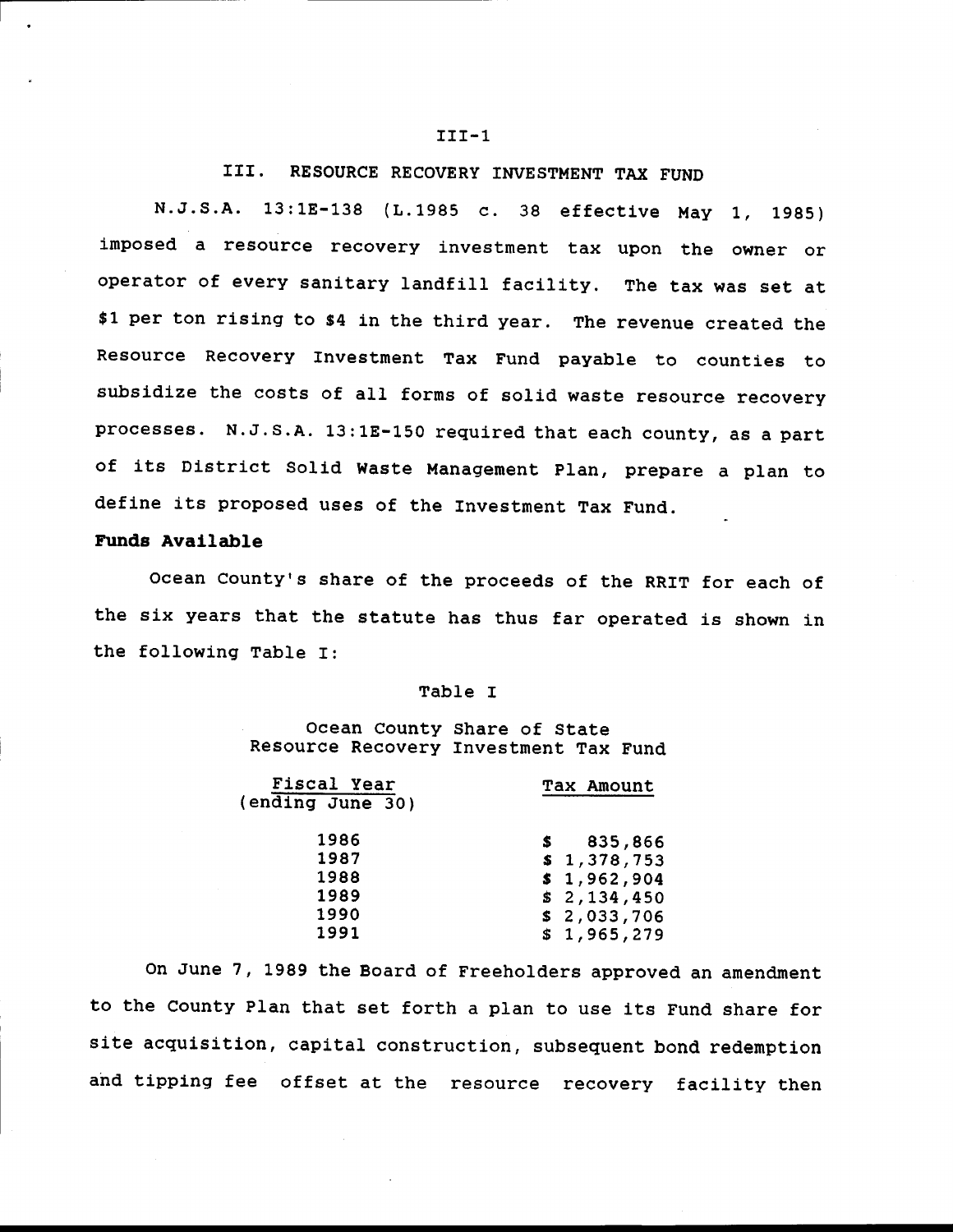proposed. In its Certification of December 21, 1989 the DEP approved the Plan and thereafter transferred \$4.177 million to the County for site acquisition.

## Funds on Hand (initial balance)

Accrued interest on the \$4.177 million as of the end of fiscal 1991 was \$1.149 million. On deposit in the County account as of that date was \$5.326 million.

\$4.177 million received by County<br>1.149 million interest<br>\$5.326 million on deposit at the end of 1991

As of the end of fiscal 1991, \$6.134 million ascribable to Ocean County had accrued in the State account in addition to the \$4.177 million prevlously conveyed to the county.

#### Funde Forecast

Table II estimates the tons per year to be landfilled at the ocean county Landfilt and the tax amount at \$4 per ton for the period of July L, 1991 through December 31, 1995 when the Iaw sunsets.

#### Table Ir

# . Estimated Ocean county share of Resource Recovery Investment Tax Collectlble after June 30, <sup>1991</sup>

| Calendar Year                | Landfill tons                                                                                                                    | <b>Tax Amount</b>                                |
|------------------------------|----------------------------------------------------------------------------------------------------------------------------------|--------------------------------------------------|
| 1992<br>1993<br>1994<br>1995 | 1991 (2nd half) 182,836 tons ('91 total tons 365,672) \$ 731,344<br>372,967 tons<br>378,931 tons<br>336,687 tons<br>342,099 tons | 1,491,868<br>1,515,724<br>1,346,748<br>1,368,396 |

 $$6,454,080$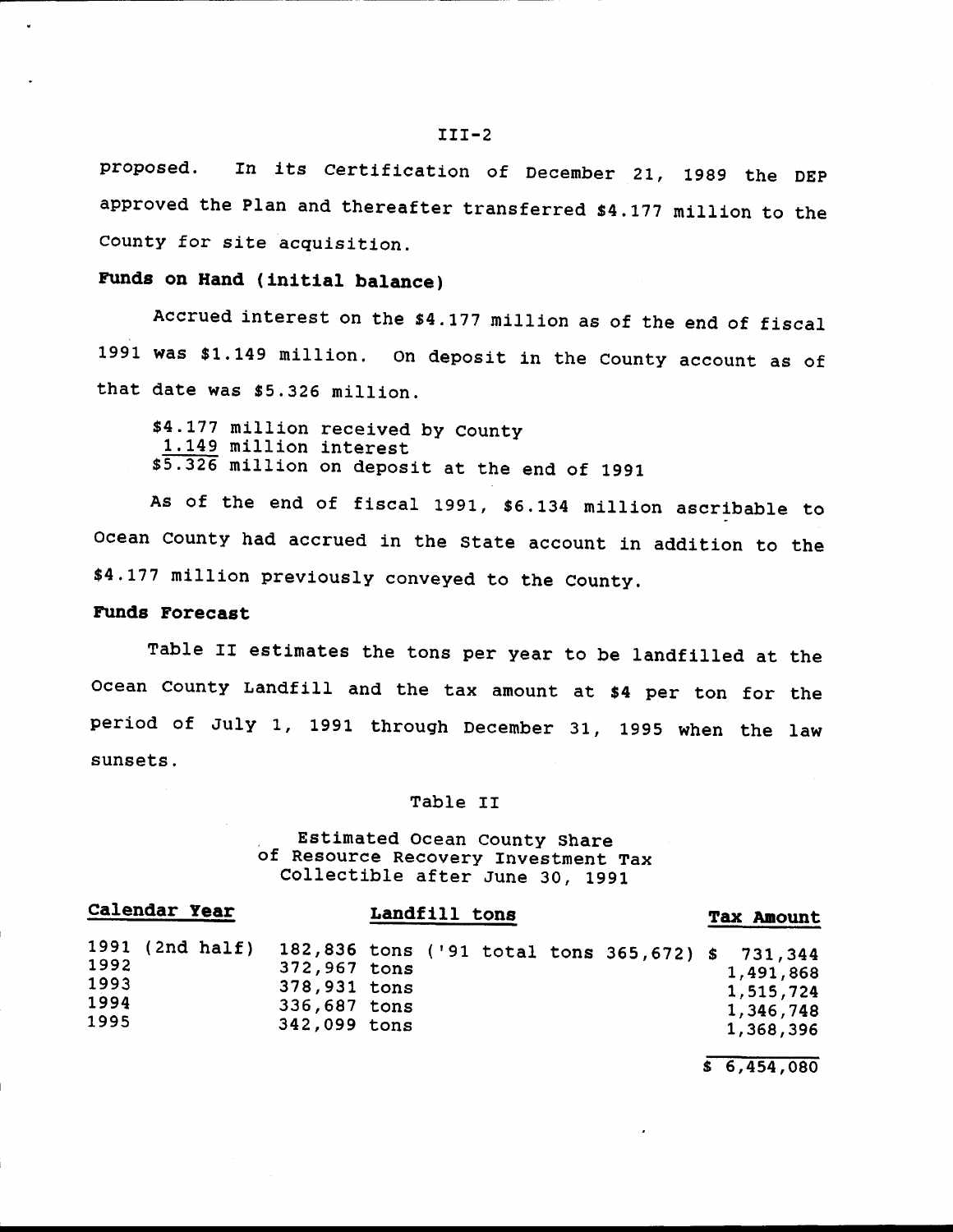Therefore, total proceeds from the RRIT to be made available for approprtate Ocean County use are:

\$ 5.326 million in County account<br>\$ 6.134 million in State account<br>\$ 6.454 million forecast receivables<br>\$17,914 million

#### Proposed Uses of the Funds

Ocean county has established two recycling centers to process the residentially-generated recyclables whose separation at the curb is mandated by the County and its municipalities. The Southern Ocean County Recycling Center located in Stafford Township essentially consolidates materials for shipment to the Northern Ocean County Recycling Center which is located in Lakewood.

In 1988 the county acqulred the Lakewood site at a cost of \$2.4 million to be the locus of the Northern Recycling Center. The County proceeded to construct the following components of the Recycllng center with the costs as indicated:

| <b>Item</b>                      | Cost        | Year of Purchase |
|----------------------------------|-------------|------------------|
| Materials Recovery Facility      | \$7,400,000 | 1990/1991        |
| Scale and Scale House            | 350,000     | 1991             |
| Compost Vehicle Storage Building | 550,000     | 1989/1990        |
| Lining of Retention Basin        | 250,000     | 1990/1991        |
| Utility Improvements             | 150,000     | 1989/1991        |
| Water Booster Pump Station       | 80,000      | 1991             |
| Materials for Tipping Wall       | 50,000      | 1992             |
| Deceleration Lane                | 25,000      | 1991             |

#### $$8,855,000$

These are contractor capital construction costs. These costs were paid for out of the County's current appropriation and through the sale of \$7.2 million in general improvement bonds dated December 1, 1990. The Materials Recovery Facility, built at the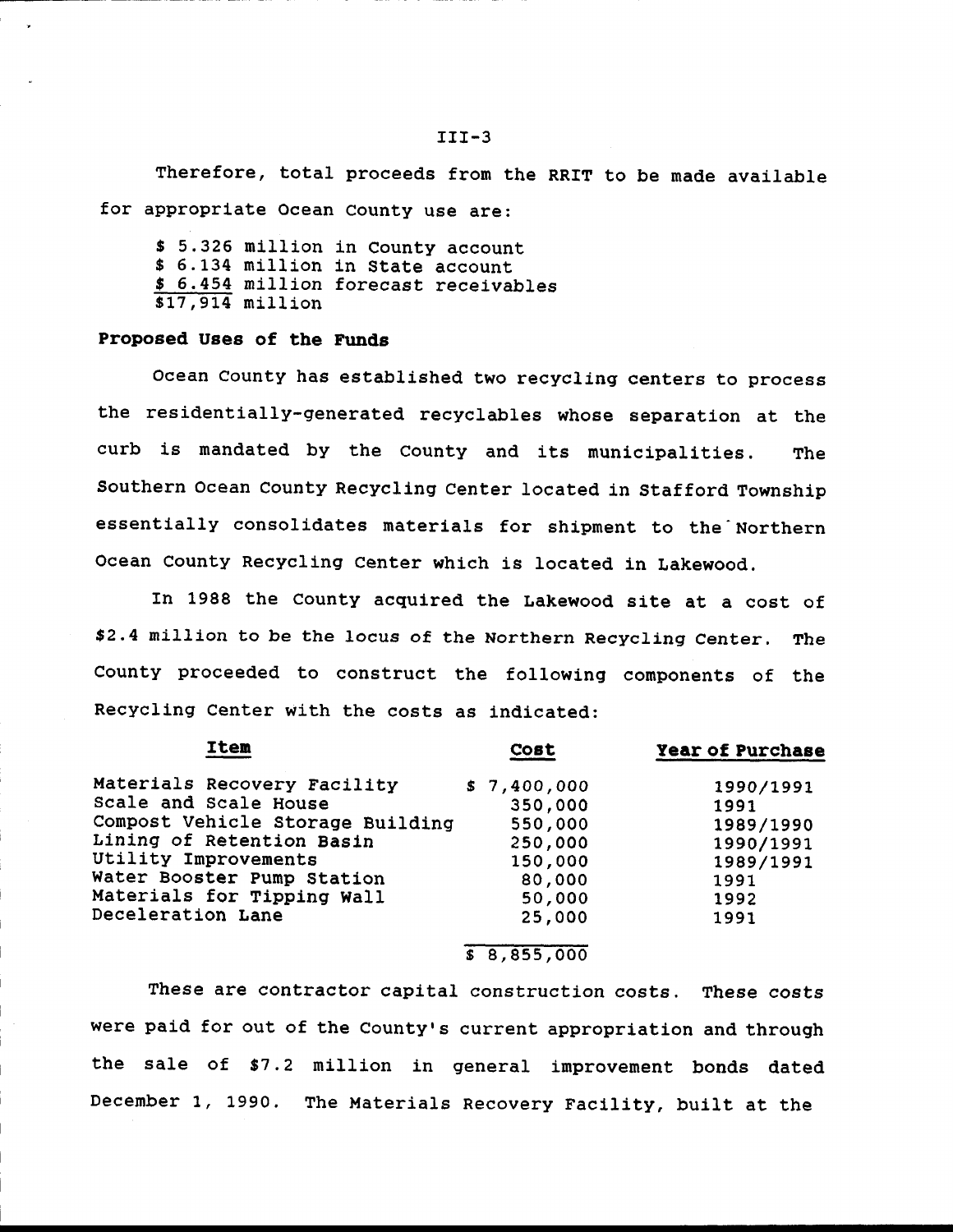Lakewood Center, began operations in July of 1991. It has a design capacity of 300 tons per day. Following are the categories of recyclables that are processed at the MRF and made ready for market:

- o Aluminum cans
- o glass containers
- o newspapers
- o ferrous metal (tin) cans
- o plastlc containers
- o corrugated cardboard
- o mlxed paper

comparable costs for the southern ocean county Recycllng Center were as follows:

| <u>Item</u>                                                                       | Cost                               | Year of<br><b>Purchase</b> |
|-----------------------------------------------------------------------------------|------------------------------------|----------------------------|
| Recyclable Materials Transfer Station<br>Materials & Construction of Tipping Wall | $$1,100,000$ $1989/1990$<br>90.000 | 1990                       |

#### $\overline{\$}$  1, 190,000

By this Plan Amendment the county expresses 1ts lntentions to use its proceeds from the Resource Recovery Investment Tax to reimburse the county for these costs recapitulated as fo110ws:

| 1.<br>2. Acquisition of Lakewood site | Northern Ocean County Recycling Center<br>3. Southern Ocean County Recycling Center | \$8,855,000<br>2,400,000<br>1,190,000 |
|---------------------------------------|-------------------------------------------------------------------------------------|---------------------------------------|
|---------------------------------------|-------------------------------------------------------------------------------------|---------------------------------------|

s12,445,000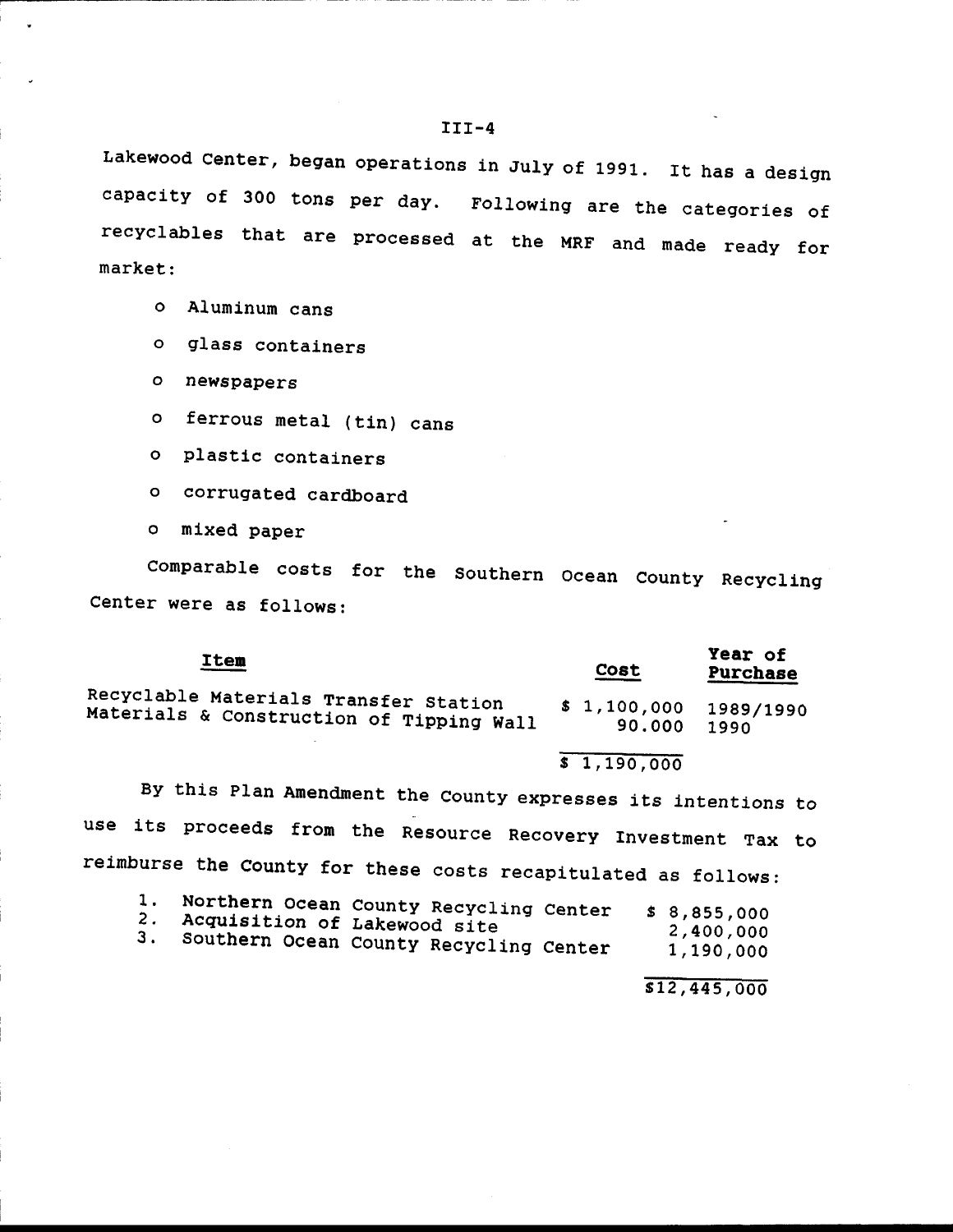Upon certification of this amendment by the Commissioner, and transfer of avallable funds to the ocean County account, the County will immediately establish a debt reserve to pay off the \$7.2 million bond issue for the MRF.

RRIT Fund proceeds thus far accumulated in the County and State accounts, and all such funds sttIl to be accumulated until the law sunsets including earned interest, are to be spent to reimburse the County for eligible costs described above, for other related capital and operating costs to be incurred in the future by the County recycling program, and to defray the costs of an expanded program of collection and proper disposal of household hazardous waste.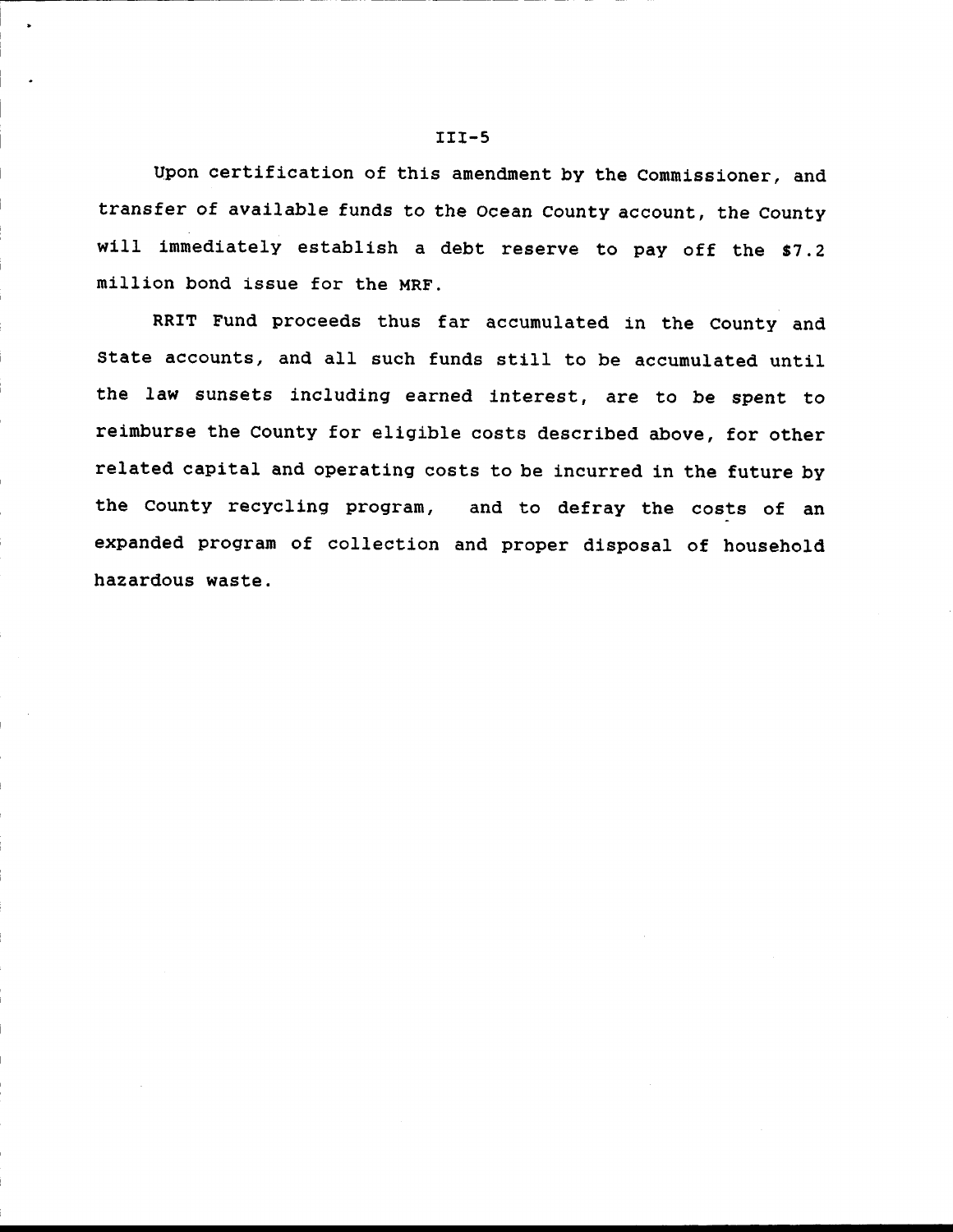## rV. RECYCLTNG

The February 19, 1991 Plan Amendment contained Table B, "Table of Projected Solid Waste Generatlon and planned Wasteflow Distribution". While comprehensive, the Table did not fully address all of the recycling types included in the State's tonnage grant program. Hence, the Commissioner's 1991 Plan Certification requested that the County recalculate its total quantities of recyclables. In order to present total recycling percentages, nore current recycling data were analyzed and the results of new studies at the OCLF were incorporated. This resulted in the Revised Table B which appears at the end of this section.

Following are the main factors used in this revision:

- $\circ$ current 1991 waste dlsposal quantitles at ocLF are included. These values are substantially lower than prevlous years and show the effects of increased recycling in the County.
- o The recycllng guantitles for Type 10, 13, 23 and <sup>27</sup> wastes are taken fron the 1990 munlcipal reports to the NJDEPE for the tonnage grant program. The values used in the Table for 1991 are modestly assumed to be the sane as the verified 1990 tonnage grant numbers.
- o The conpost processlng tonnages are based on percentages from the "Ocean County Solid Waste Composition Study, April, 1991" prepared for the OCLF by Wehran Engineering. The percentage of "Recovered Material" (Col. 11) is 15.4% and represents miscellaneous paper, books and magazines, glass, plastics, ferrous metal and aluminum recovered at

#### $IV-1$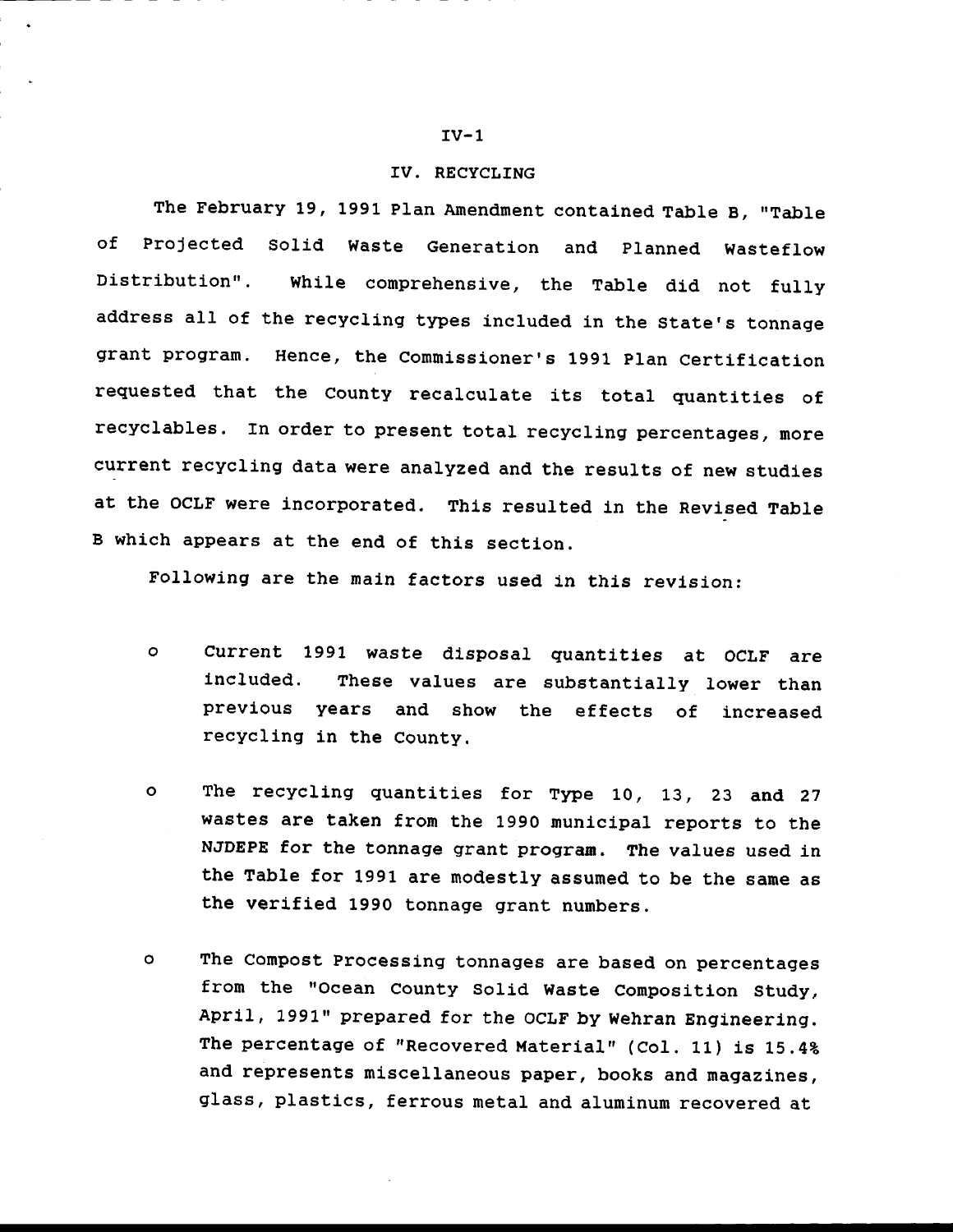the front end of the proposed compost processing facility. The "Type 10 Compost" (Col. 12) is 23.7% of incoming Type 10 waste and includes miscellaneous paper, food, corrugated paper, newspaper, books and magazines and office paper judged too contaminated in the solid waste stream to be recovered. The "Type 23 Compost" (Col. 13) is yard waste comprising 10.2% of the incoming Type 10. The compost percentages are based on a 70% capture rate from Type 10 waste. 1994 and 1995 values reflect 1/3 capacity at the compost facility.

- The  $\bullet$ "Waste Disposed at OCLF"  $(Col.$ 15) reflects deductions for all recycling operations as well as organic processing and moisture losses at the compost facility.
- $\bullet$ The "Total Percent Recycled" (Col. 16) includes credit for all NJDEPE tonnage grant values plus the addition of compost values divided by the 1991 waste generation The NJDEPE goal is 60%. values.
- $\mathbf{o}$ The "Percent Type 10 Recycled" (Col. 17) reflects the sum of "Recovered Materials", "Type 10 Recycling" plus "Type 10 Composting" divided by "Type 10 Generation". **The** NJDEPE goal is 50%.

#### Summary

Revised Table B accurately reflects the total recycling picture in Ocean County based on inclusion of all recycling operations in the County. The Table shows that the County will achieve both the total recycling goal of 60% and the Type 10 goal of 50% in 1996 and subsequent years.

#### Additional Prospects

The County Recycling Plan designates as mandatory recyclables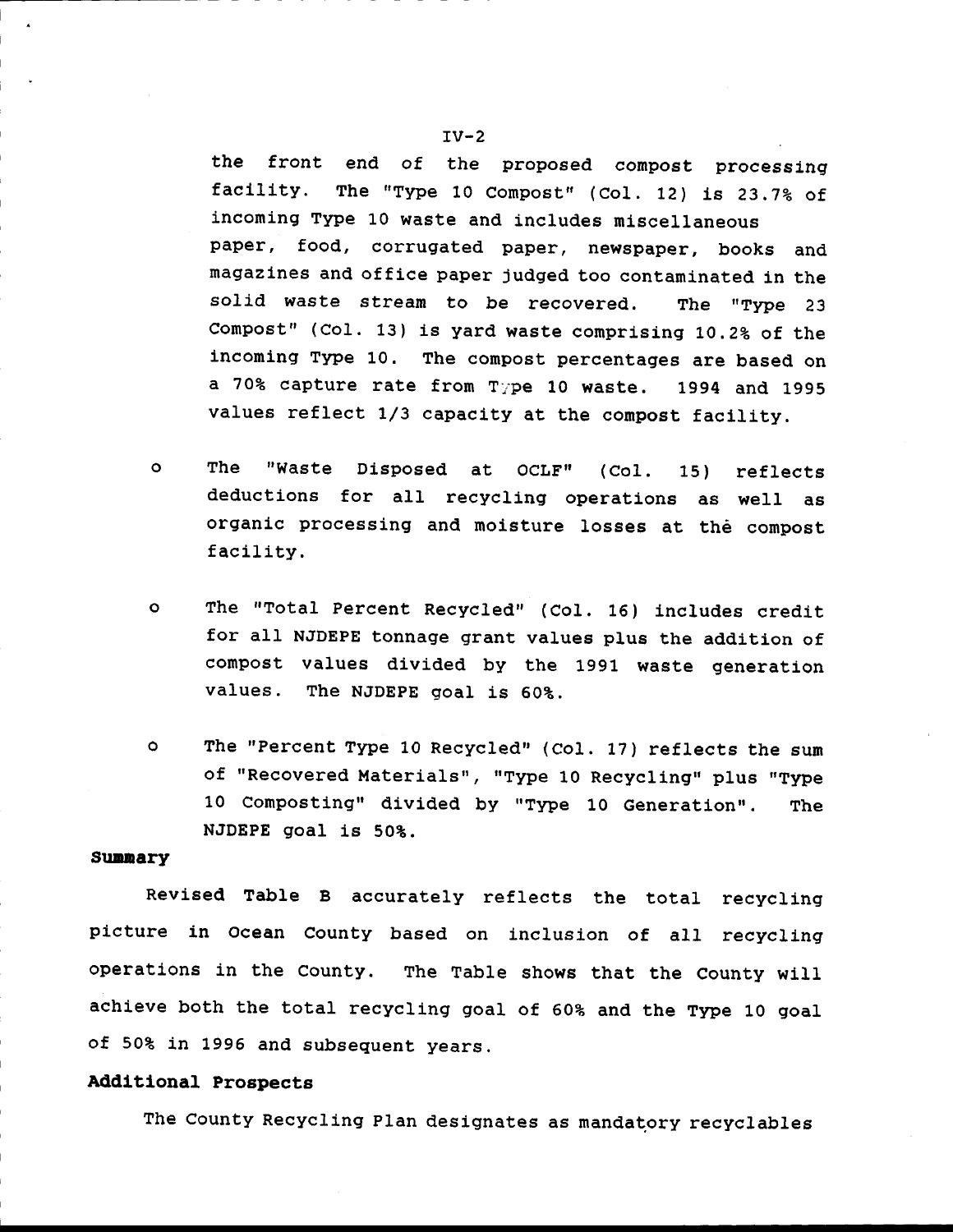the following: newspaper, aluminum, beverage containers, bi-metal cans, fIint, amber and green glass contalners, pET, HDpE and pVC plastic containers; corrugated cardboard at commercial establishments and office paper in institutions and offices with more than 25 employees.

Under consideration as additional mandated recyclable materials for curbside residential collection are the following candidate materials: film plastic, aluminum foil, corrugated cardboard, motor oil and mixed paper which is already a strong contender. Decisions as to which materials to designate will be made during the next 12 months on the basis of ongoing evaluations of market opportunities and logistics.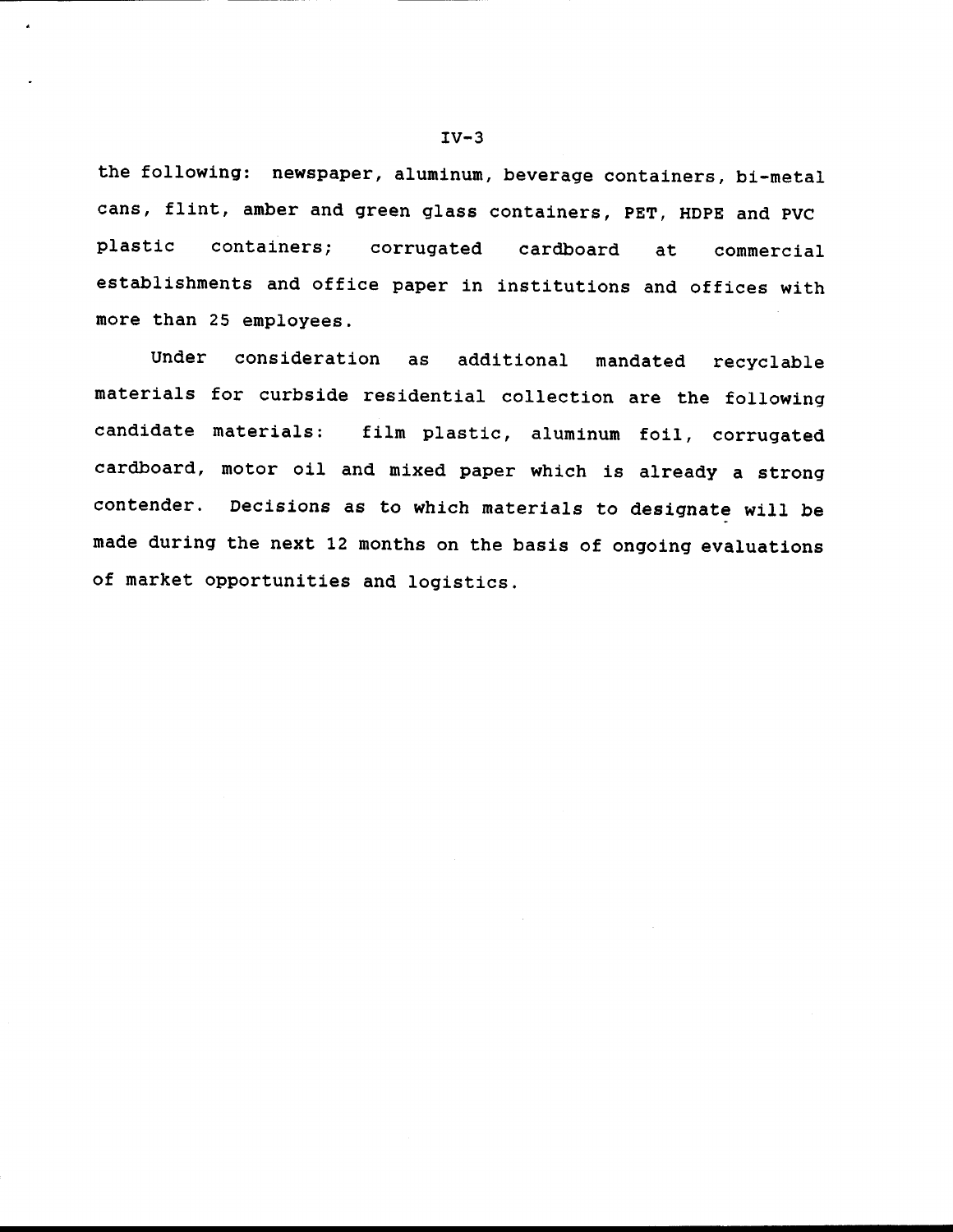#### V. EXPEDITED PLAN INCLUSION

This section establishes and describes an expedited arrangement for inclusion in the County Plan of vegetative waste compost facilities and recycling centers.

An application for such a facility or a center must be submitted to the County. The application must contain the information required under Sections 300 and 500 of "Procedures to Consider Proposed Solid Waste and Recycling Facilities for Inclusion in the Ocean County District Solid Waste Management Plan". These procedures, which are available from the County Department of Solid Waste Management, were presented as Appendix B of the County Plan Amendment adopted in February 1991.

The applicant must submit written documentation that all applicable local approvals and permits have been secured.

When the application is found to be complete, the County will advise the applicant to publish two notices of the proposed application, one each week for two consecutive weeks, in a newspaper of general circulation within the host municipality. The notice shall set forth:

- $1.$ The nature of the project;
- $2.$ The block and lot numbers of the site location;
- З. The generally recognized address of the site;
- 4. The location of the depositories (which in all cases shall be the municipal building and the County Department of Solid Waste Management) for inspection of the complete application and supporting documents; and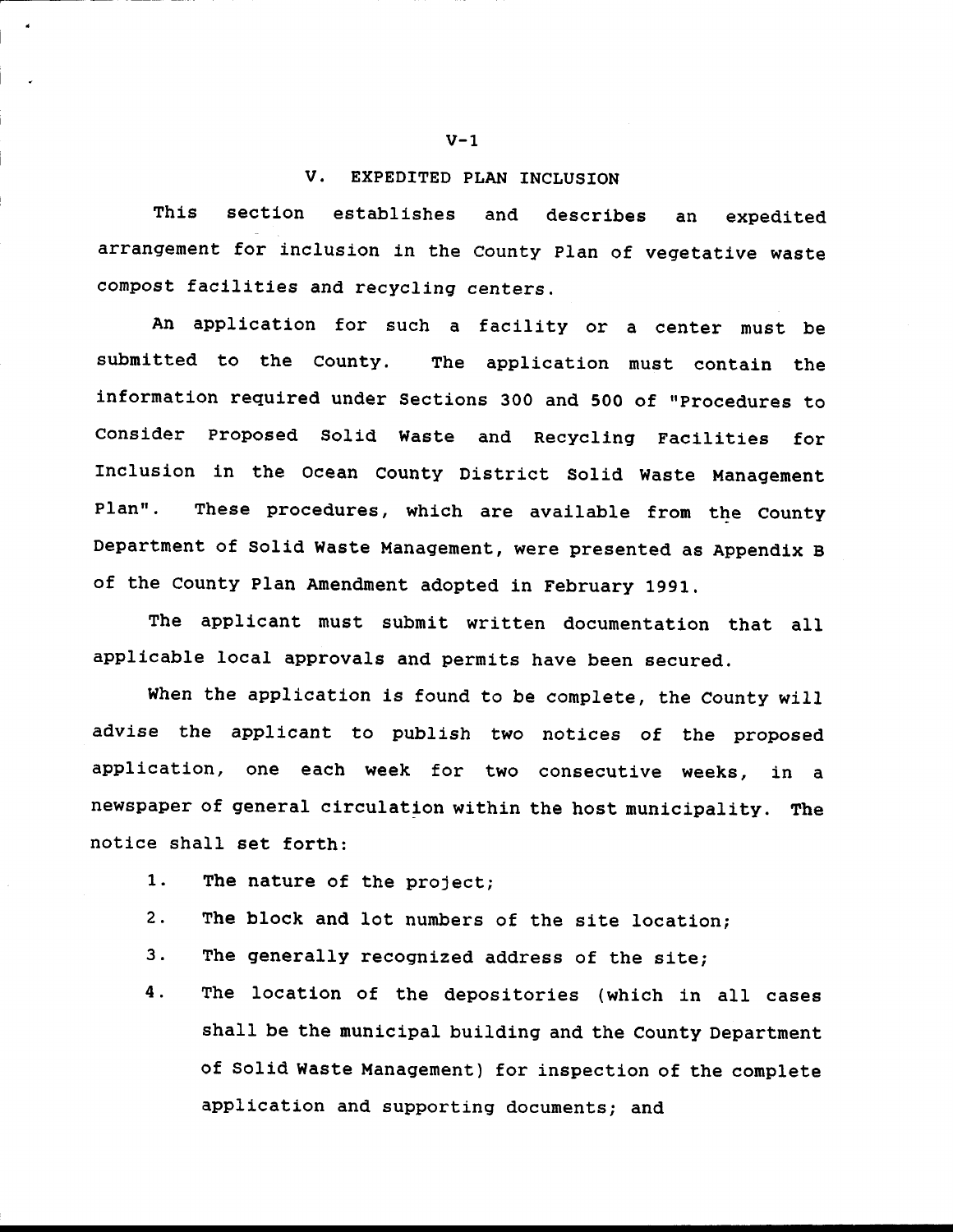5. A statement that written comments on the proposed appllcatlon w1II be accepted by the County Department of Solid Waste Management for a period of 30 days from the date of the first notice.

The applicant must also notify by certified, return receipt mail, all property owners within 200 feet of the property proposed for use for the facility or the center. The applicant must forward a copy of the notice to the municipal clerk of the host municipality and of contiguous municlpalities and to the New Jersey Department of Environmental protection and Energy, office of Recycling, upon its publication.

If no substantive objections are presented the County may, by a resolution of the Board of Chosen Freeholders, include the proposed facility in the p1an.

If a substantive objection is received than a public hearing will be held by the Solid waste Advisory council, for the County. Notice of the hearing must be published by the applicant in the same manner as the first notice. Thereafter, upon receiving the recommendation of the Solld Waste Advisory Council, the Board may by resolution reject or adopt, in whole or in part, with or without change, Solid Waste Advisory Council's recommendation concerning proposed inclusion of the proposed facility in the County Plan.

The applicant and the DEPE will be properly notified of the action of the Board.

 $V-2$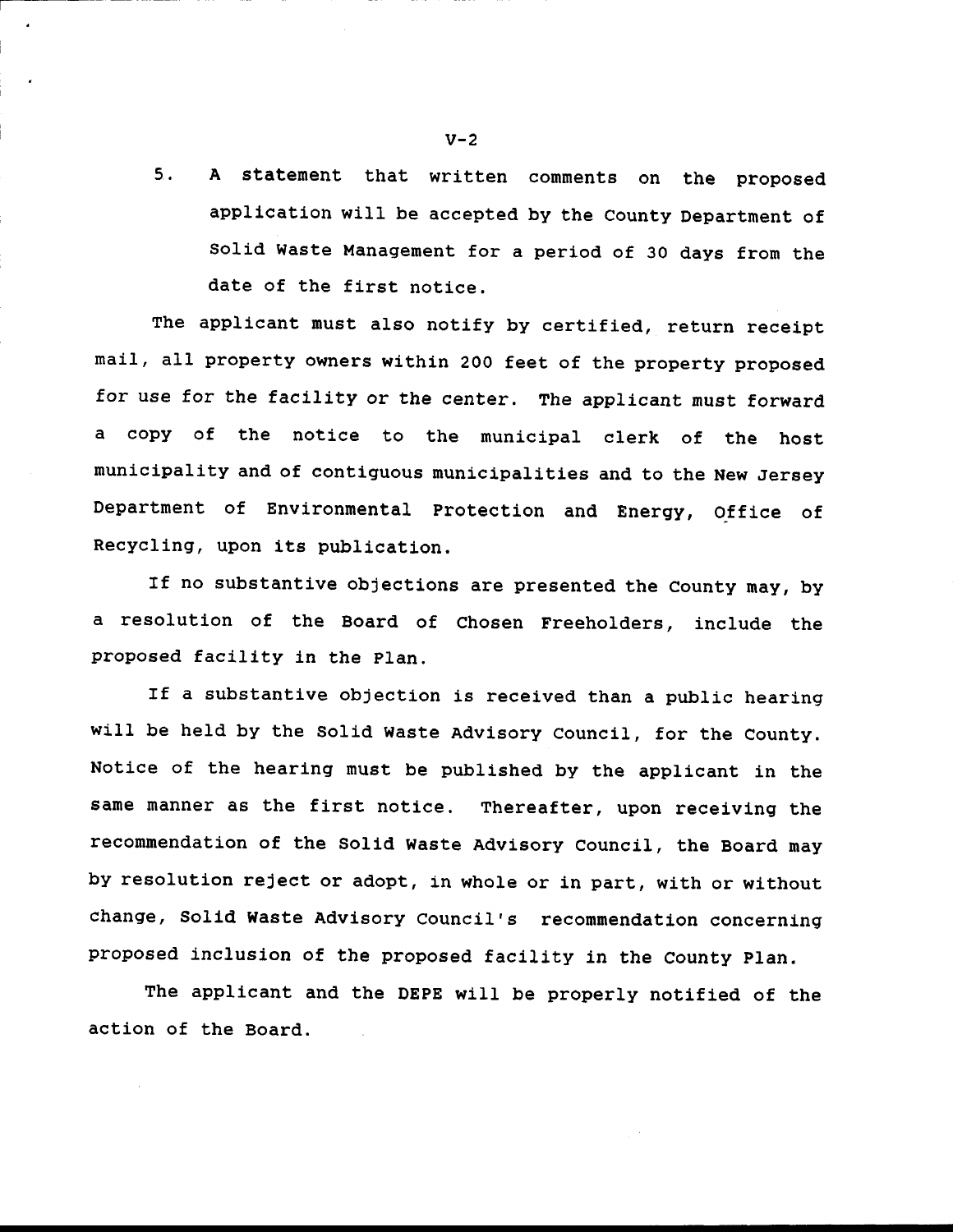Inclusion in the Plan does not relieve the applicant from any obligation to secure from DEPE, or the Pinelands Commission, any permits or other required approvals.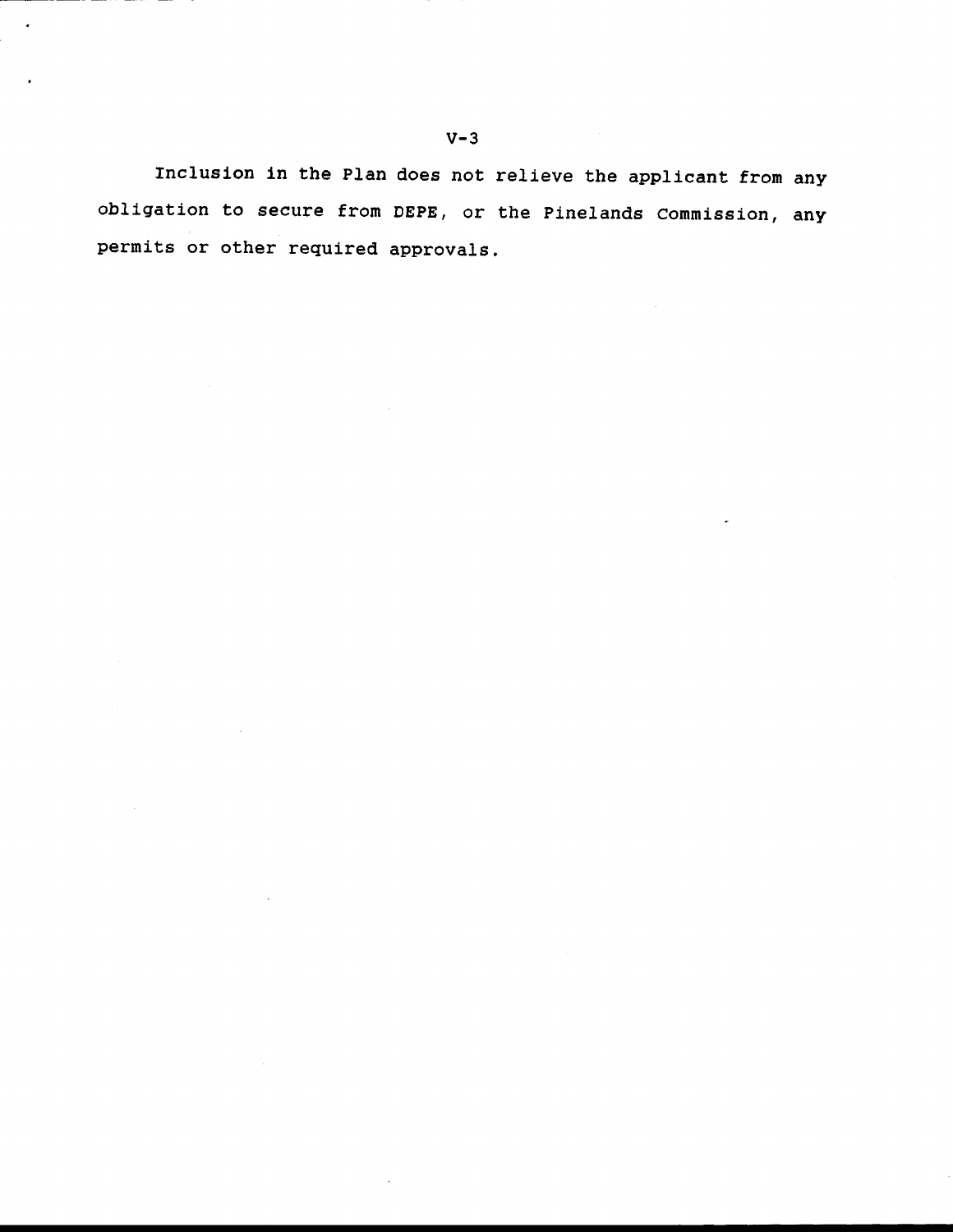VI. OBSERVANCE OF SOLID WASTE POLICY GUIDELINES

In June of 1991 the DEPE published Solid Waste Policy Guidelines. These were derived from the report and recommendations of the Governor's Emergency Solid Waste Assessment Task Force which were publlshed August 6, 1990.

The three most important guidelines concern recycling of 60% of total solid waste, reglonalizatlon of waste nanagenent and source reduction of waste. Ocean County's recycling forecast is presented in Section IV of this Amendment. With regard to regionalization and source reduction opportunities, Ocean County has had informal conversations with solid waste management representatives of Burlington, Atlantic, Monmouth, Warren, Somerset, Middlesex and Passaic counties. A delegation from the county of Monmouth, including menbers of the Board of chosen Freeholders and the County Administrator, toured Ocean County's Materials Recovery Facility in Lakewood in December.

The Ocean County solid waste management system described in the County Plan is self-sufficient. There are not, dt the present time, any deficiencies requiring that solid waste management servlces be provided outside of the county. As the county's composting feasibility studies proceed to completion, conclusions can be drawn as to cost, reliability, product quality, marketability, and particularly relating to the processing of greenbag waste or mixed Msw, or both, and as to the requlred capacities that such decisions would define.

 $VI-1$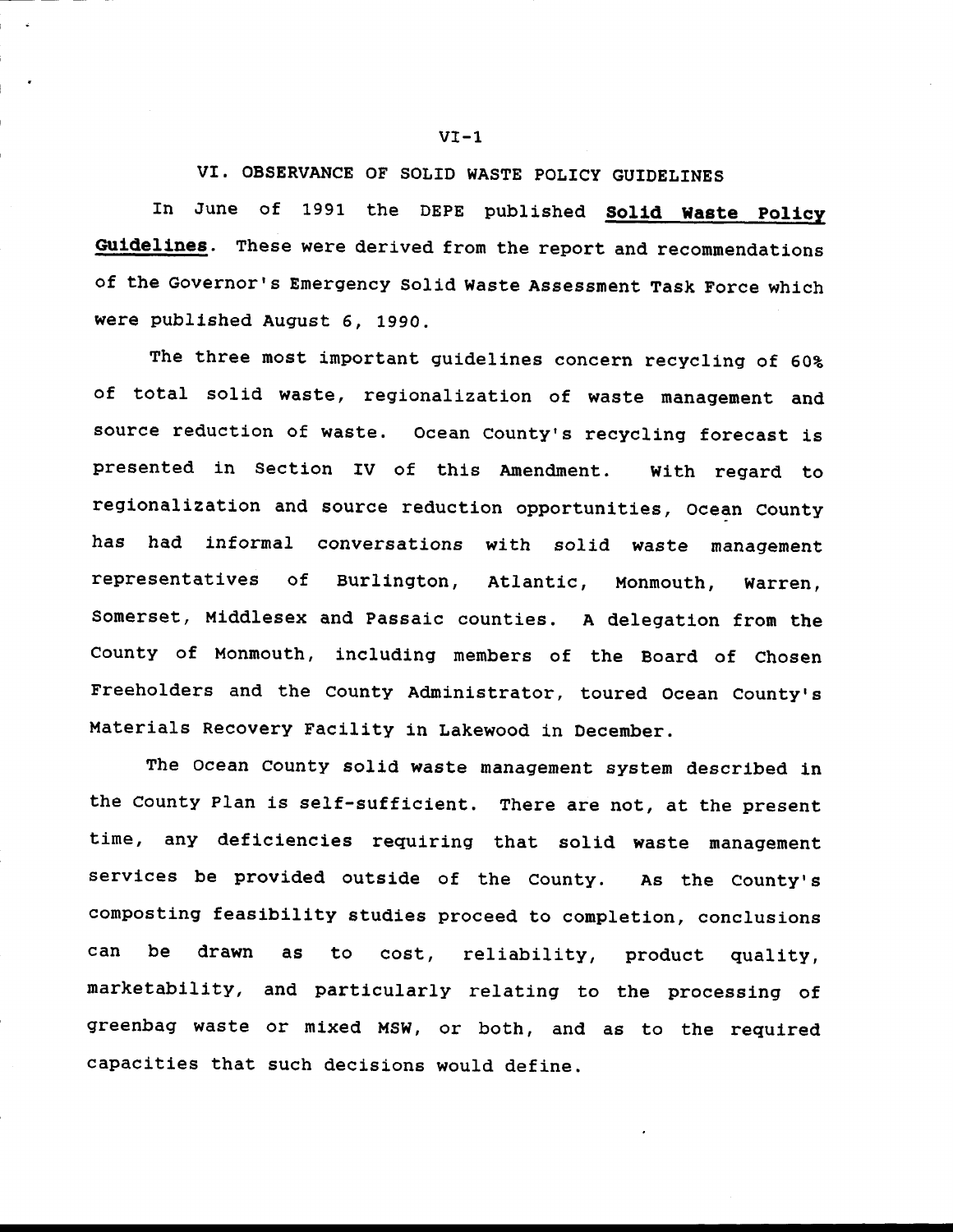During 1993 this integrated recycling, composting, landfilling waste management system will be examined as to the possibility of its regional use. The controlling factor, however, is likely to be the limited availability of landfill space which the Freeholders do not want to fill with imported waste to the detriment of County objectives.

There are sensible arrangements that can be made for the use of materials processing and recycling facilities in Ocean County for materials generated in other counties.

There are also opportunities not yet explored for the most productive form of waste management, that is, avoidance of it through reduction at the source.

It is becoming more apparent that good waste control is really proper resource management which includes finding the right place for everything whose first use is finished. This is so not just for the simple recyclables, returnables or reuseables but even the intractables like hundreds of sources of small quantities of hazardous waste, and millions of consumer batteries.

Ocean County will add the following new or expanded solid waste management activities to its Plan:

#### Regionalization

A consideration of the opportunities and their costs,  $1.$ that may exist to join with other counties in the receipt, handling and disposition of household hazardous waste either with a single disposal contract or simply a sharing of facilities based upon geographic convenience.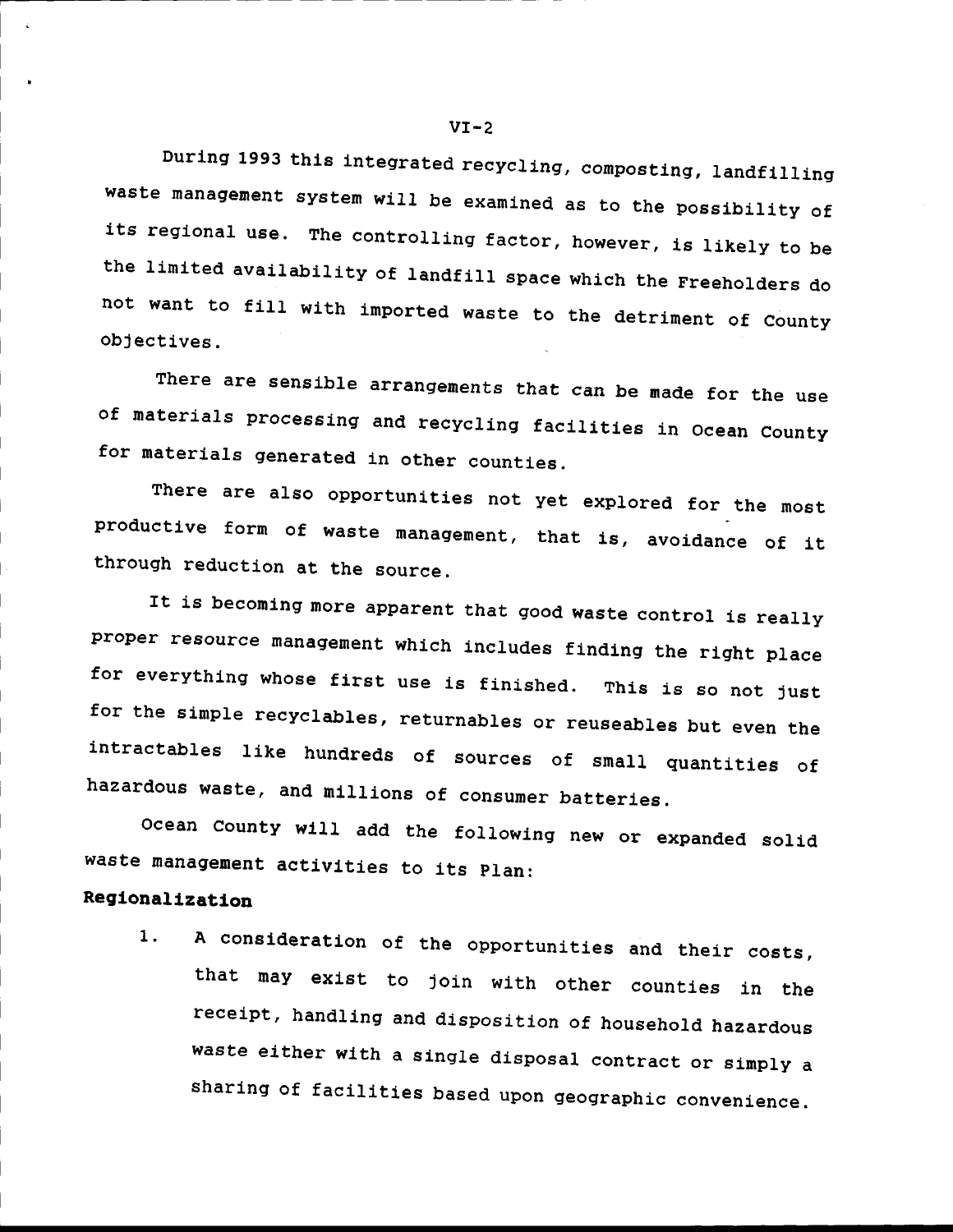Conversations with officials of Monmouth and Atlantic Counties indicate a readiness to discuss a beneficial sharing of arrangements. A determination will be made during 1992.

- 2. An inventory to determine the feasibility of regular pickup of hazardous waste from small quantity generators to avoid the entry of that material into the regular solid waste stream. Ocean County officials will consult with their counterpart associates in Burlington County to determine the outcome of the New Jersey Institute of rechnology project underway in that county concerning small quantity generation of hazardous waste. A decision as to the feasibility of this separate collection will be made during 1993.
- 3. A sharing of facilities for the processing of recyclable materials. There will, in fact, be a free market sharing of the process capaclty of the John Kummings' Stump Reduction Center in Eagleswood Township, the Ocean County Recycling Center, Inc. in Lakewood, the South Brunswick Asphalt facility in Beachwood, the Ralph Clayton and Sons facility in Lakewood and the proposed Rosetto Commercial Materials Recovery Facility in Dover Township, for the processlng of non-hazardous lndustrlal, commercial/institutional waste, tree stumps, asphalt,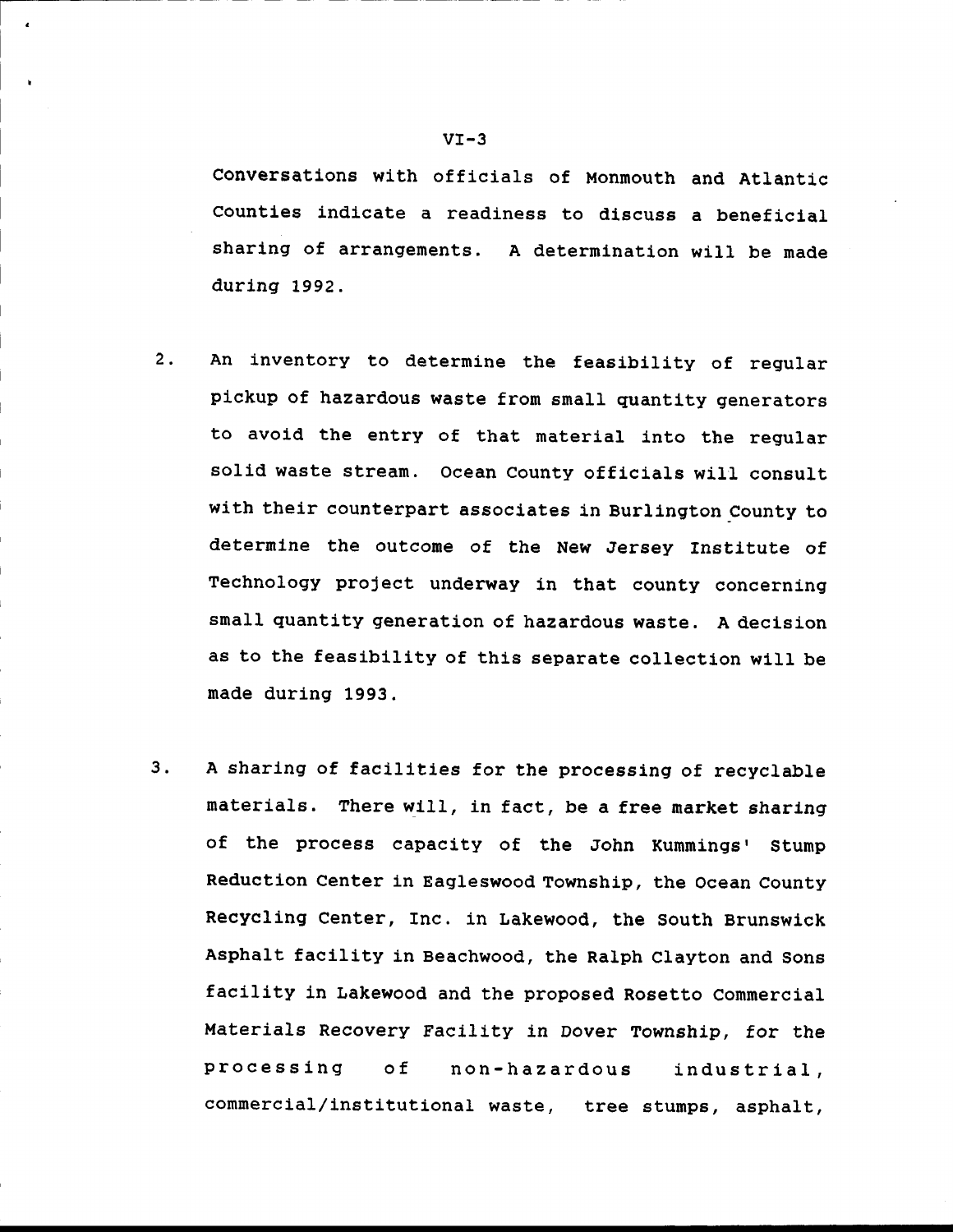concrete and other construction and demolition waste. In addition, facility operation efficiencies at the Ocean County Northern Recycling Center and the fact that its capacity was designed to accommodate summer peak flow of recyclables make capacity avallable to receive residential recyclables generated outside of the County. Such use is already a reality. Recyclables are being received in 1992 from Camden and Cape May Counties with other sources to be added. Arrangements to receive these materials are directly being made by the County and by authorized contracts entered into by RRT Empire Returns Corporation, the operator of the Center.

4, Jolnt purchaslng of recycled naterials by two, three or four counties including collaboration with the State Divlslon of Procurenent and central Services (purchase Bureau). Discussions have been held among the Purchasing Directors of Monmouth, Atlantic and Ocean Counties. A tour of the Northern Ocean County Recycling Center was given to representatives of the state Purchase Bureau in connection wlth conversations about optlmum procurenent by County governments of post-consumer recycled materials in accordance with State defined recyclable content standards.

#### Source Reductlon

i

An emphatic public education progran, conducted by the

 $VI-4$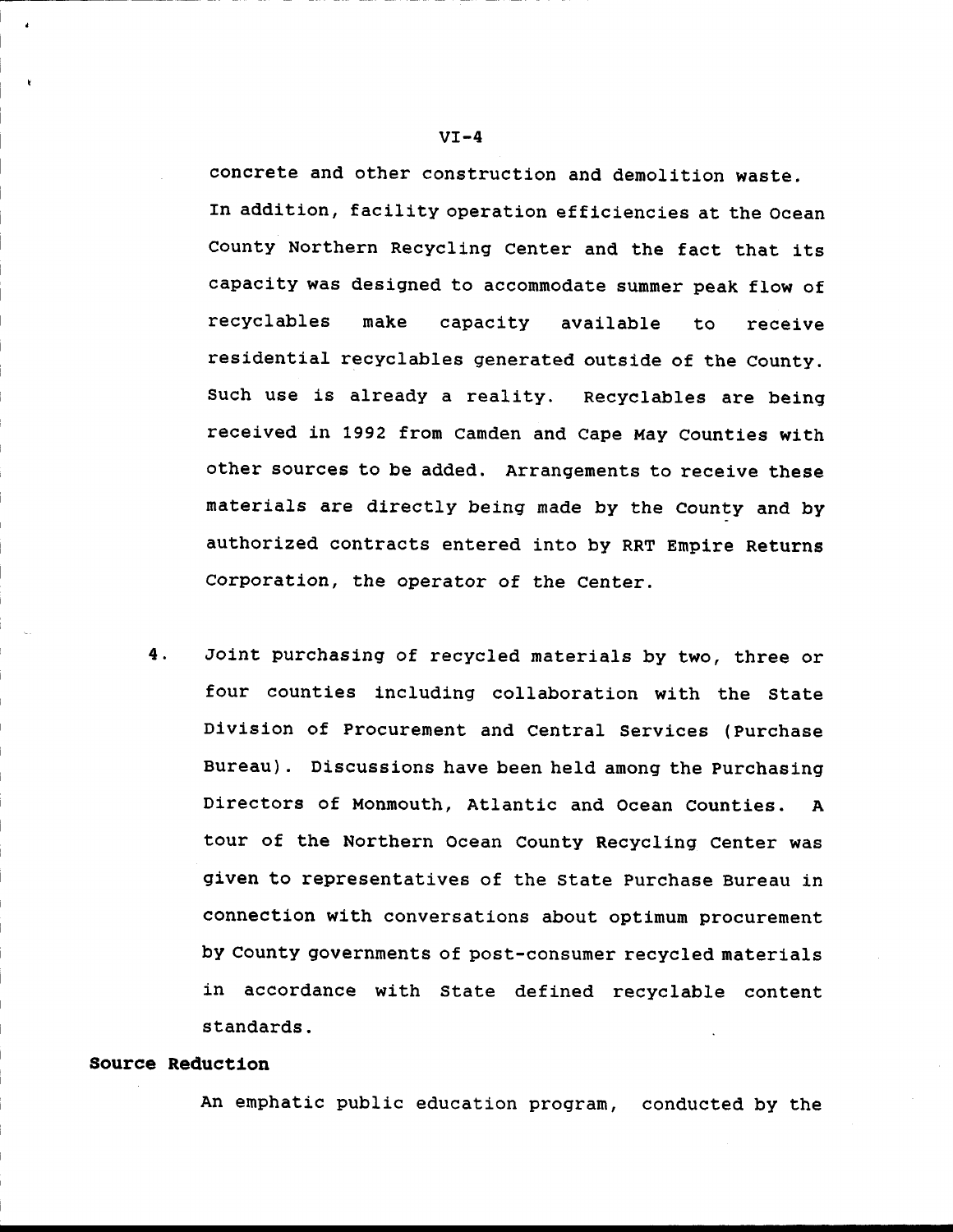County Recycling Coordinator, aimed at residences, industries, institutions, offices and commercial establishments as to the opportunities available to limit the generation of waste. By the end of 1992, the Solid Waste Advisory Council will establish a subcommittee on source reduction to help define the most effective approaches to waste prevention.

6. Exclusion of grass clippings. The County will expand its "Cut It and Leave It" program for grass clippings. The County will conduct demonstrations with its Toro Recycler Mower. fn additlon, the County wiII modify its bld specifications so additional mulching mowers can be purchased by varlous county Departments.

The County will also expand its public information and educational effort to keep grass clippings out of the waste stream.

7. More backyard composting. The County will encourage<br>backyard composting by developing a cooperative program<br>with the municipalities. The County will provide<br>backyard composting units to several typical large and<br>small m units, set up a backyard composting demonstration area at<br>the Ocean County Northern Regional Recycling Center and<br>prepare a summary report on the usefulness of the<br>demonstration units

i

t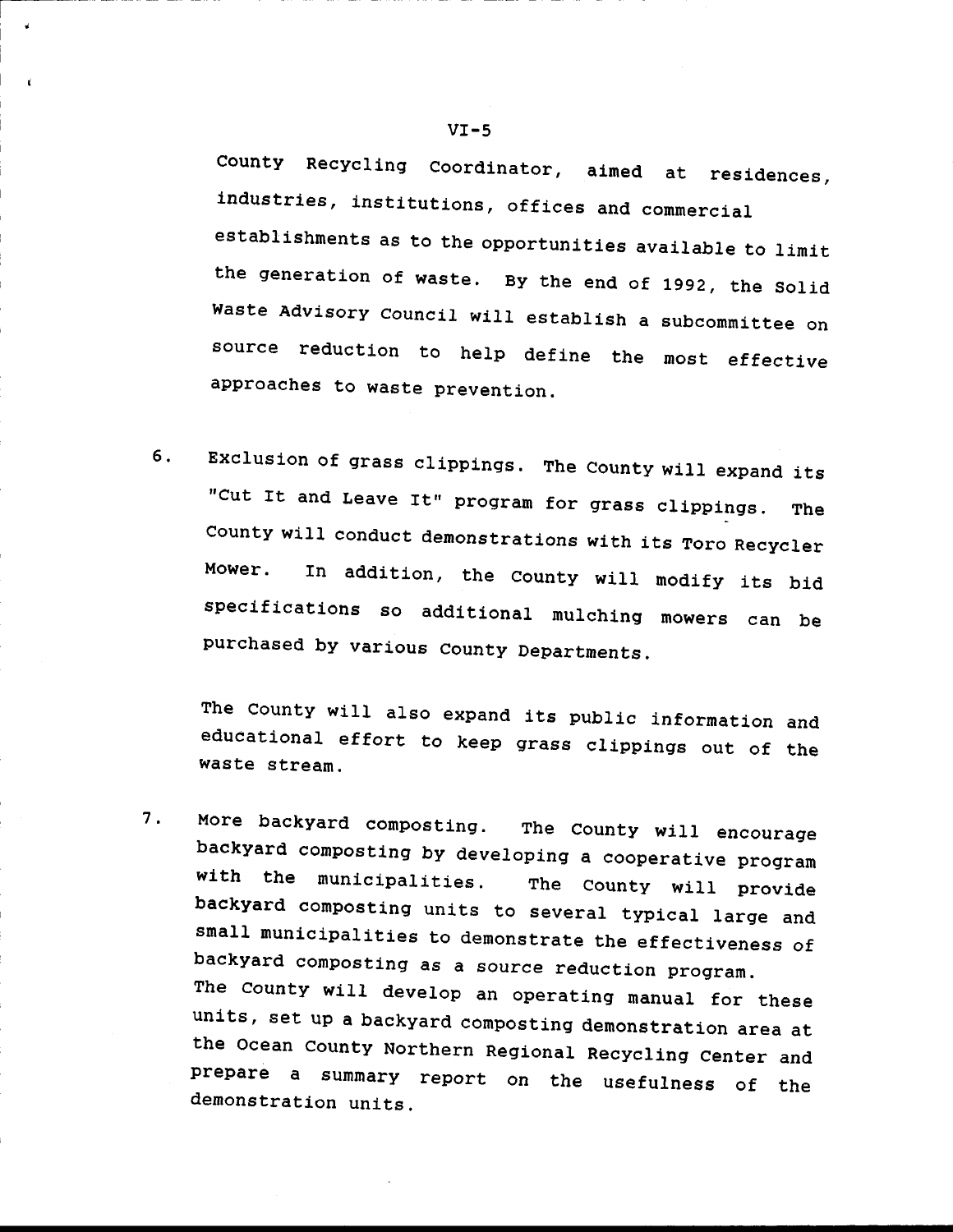8. A dry ceIl battery management program. ocean county already has in place arrangements for citizens to drop off automobile batteries at either the Northern or Southern County Recycling Centers. However, it is estimated that approximately 7 million dry cell batteries of the kinds used in cameras, clocks, electronic eguipment, etc. are purchased by ocean county eonsumers each year. Most of these, after their use is terminated, probably end up in a landfill.

The Governor signed new legislation S-3157 (Dry Cell Battery Management Act) which became effective January 1, 1992. The new law imposes restrictions on the kinds of batteries that may henceforth be sold mostly in terms of permissible content of heavy metals.

In addition, however, manufacturers of consumer batteries must, by September 1992, submit to the State a dry cell battery collection plan which must include a strategy for expanding and increasing collection, recycling and proper disposal of all dry cell batteries in each county. The County, with the advlse of the Solld Waste Advlsory council, will establish a public education program concerning the importance of battery recycling and identifying the places to which used batteries can be returned. The county will monitor proqress to determine whether the purposes of the manufacturer's plans, with the cooperation of retail establishments, are being accompl 1shed.

The County will advise and assist the proprietors of commercial establishments, offices and institutions in the completion of waste audits. The purpose of these audits will be to assure efficient recycling arrangements, purchase of recycled materlals, paper 9.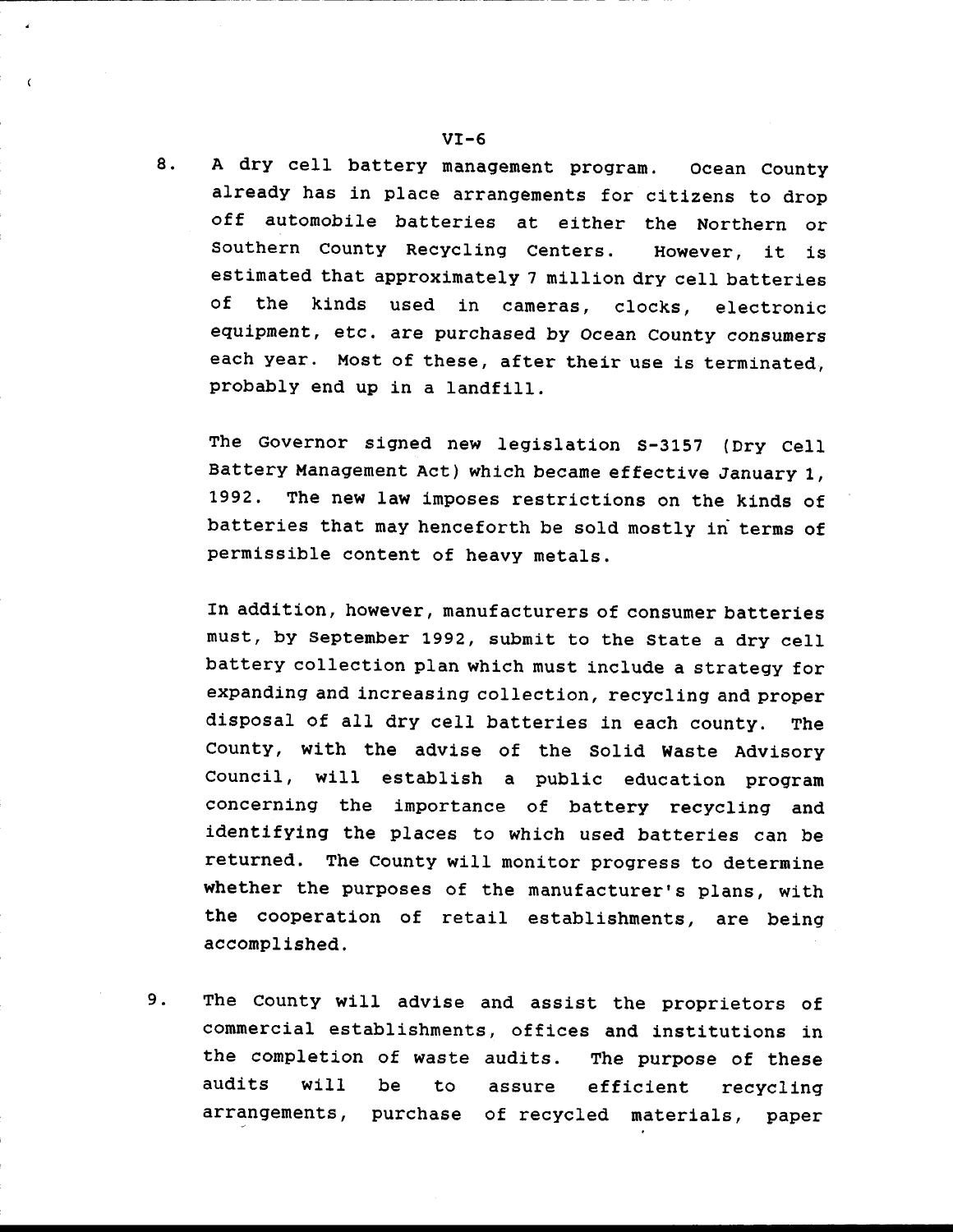conservation and other waste prevention activities. This effort will begin before the end of calendar year 1992 with initial attention given to establishments with more than 25 employees. Based on the County's experience with this new activity, the waste audits will be extended to smaller establishments in 1993.

 $\pmb{\zeta}$ 

 $\mathfrak{c}$